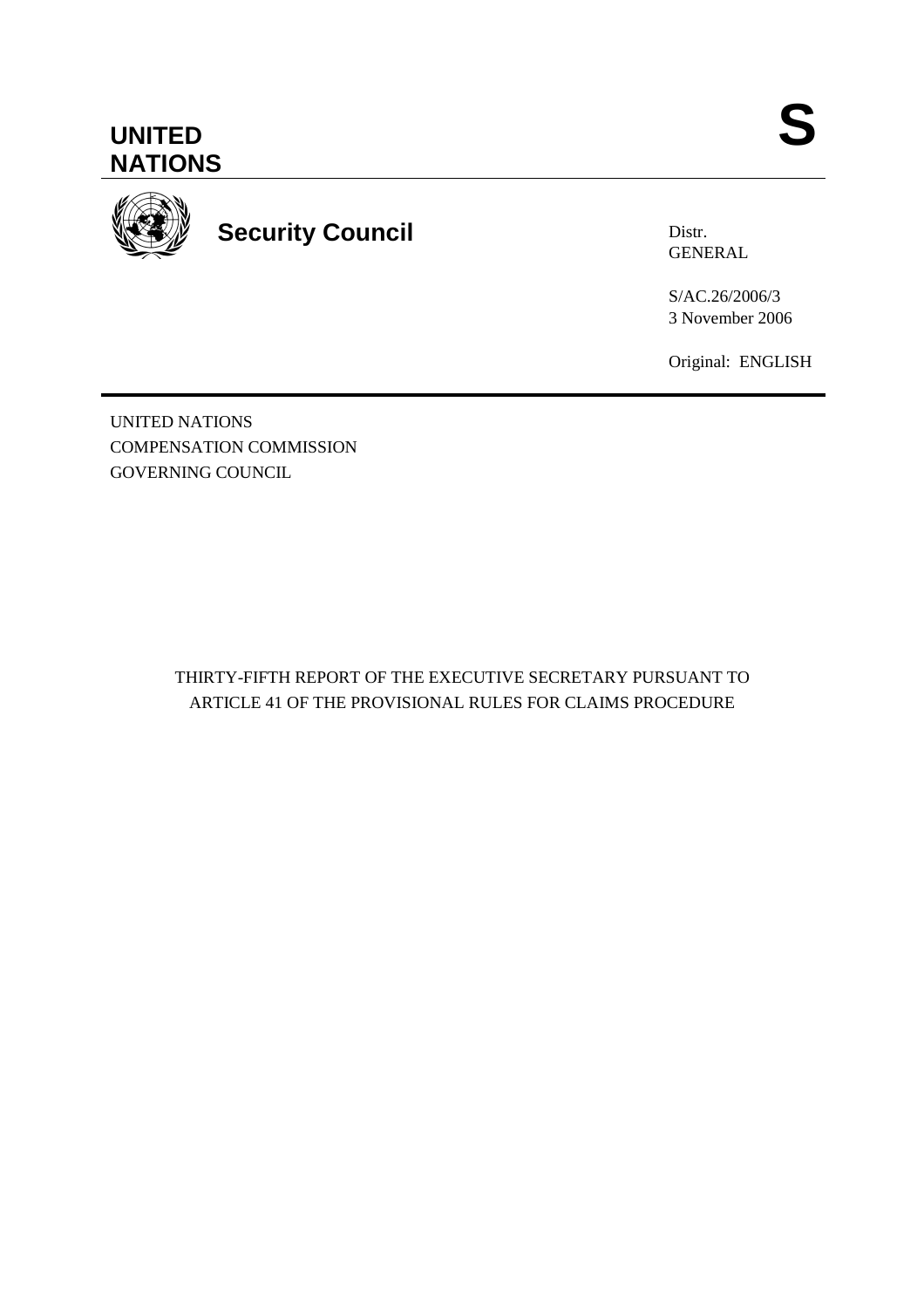# Introduction

1. The present report identifies, pursuant to article 41 of the Provisional Rules for Claims Procedure (S/AC.26/1992/10) of the United Nations Compensation Commission, recommended corrections in the individual claims categories since the "Thirty-fourth report of the Executive Secretary pursuant to article 41 of the Provisional Rules for Claims Procedure) (S/AC.26/2006/2) ("thirty-fourth article 41 report").

2. The vast majority of the corrections contained in the present report arise from the Governing Council's direction to the secretariat at its fifty-ninth session held on 7 to 9 March 2006 to prepare article 41 corrections with respect to claims identified through electronic (including "fuzzy") searches and manual follow-up as having confirmed overpayments, and the further direction of the Council at its sixtieth session held on 27 to 29 June 2006 to include family member matches. In preparing these corrections, the secretariat applied its final proposed guidelines for match confirmation procedures and for determining and allocating overpayments, as approved by the Governing Council at its fifty-ninth session. These corrections, which involve claims in categories A, B, C and D, are contained in chapter I of the present report. Chapter II contains several further corrections arising from duplications identified by the secretariat other than through the electronic searches referred to above. Chapter III and annex I contain a summary of the proposed corrections contained in the present report. Chapter IV provides an update on pending requests for correction. Annex II contains a cumulative table of article 41 corrections to claim awards up to the sixtieth session of the Governing Council.

# I. RECOMMENDED CORRECTIONS ARISING FROM ELECTRONIC SEARCHES AND MANUAL FOLLOW-UP

3. These corrections are broken down by the way in which the confirmed overpayment arose. In a small number of cases, more than one type of overpayment arose; such claims are included under the heading most appropriate to the correction being proposed.

# A. Same claimant

# 1. Duplicate claims

4. Duplicate claims arise where a claimant filed more than one claim in the same category for the same losses. The secretariat confirms that the claims set out in table 1 below are duplicates and should not have been awarded compensation.

5. Accordingly, it is recommended that the awards for these claims be corrected. Table 1 identifies the submitting entities concerned, the number of claims affected by category and the net effect of the adjustments.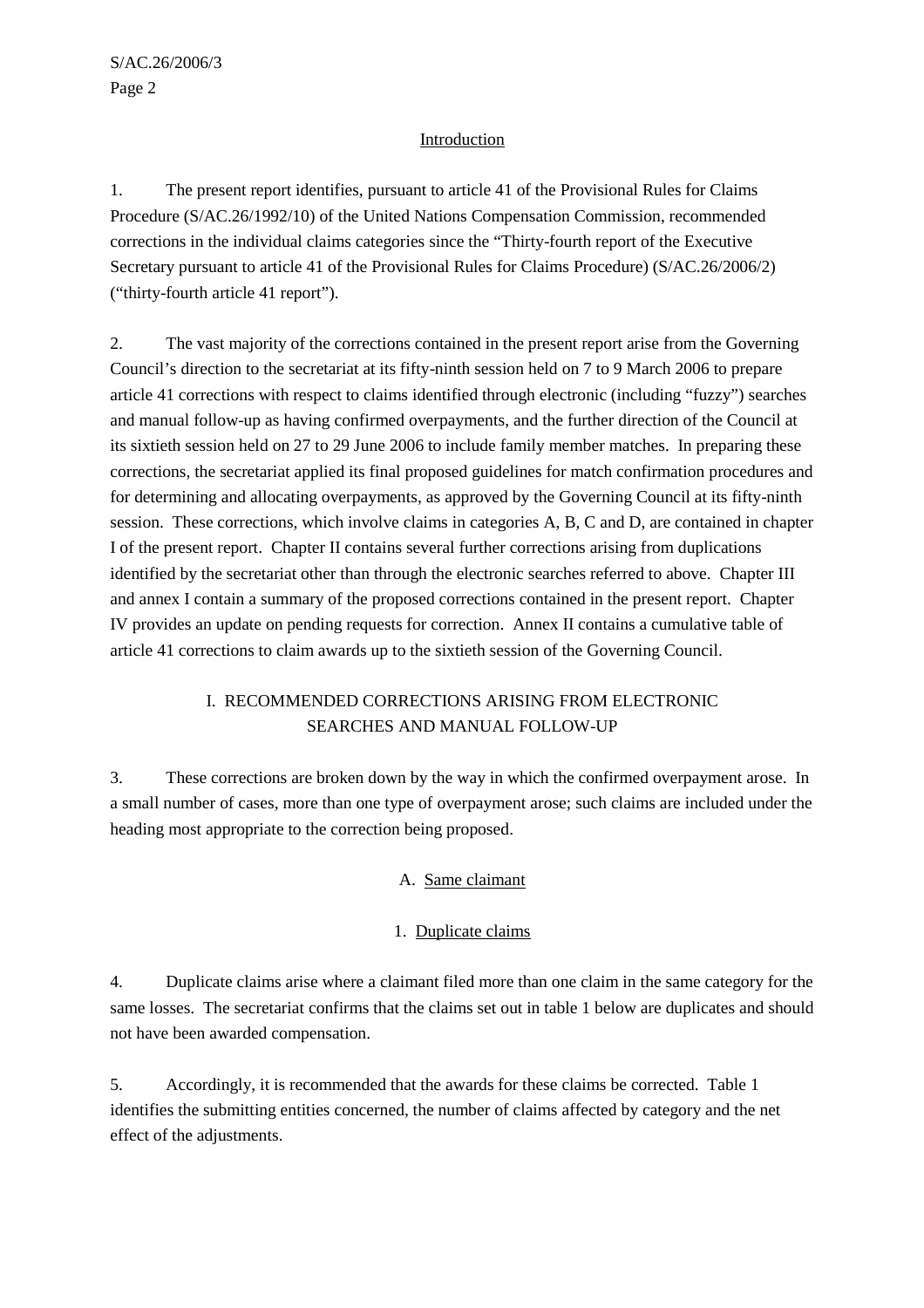# Table 1. Duplicate claims

| Submitting entity          |                           | Claim category Number of claims affected | Amount of net effect (US\$)    |
|----------------------------|---------------------------|------------------------------------------|--------------------------------|
| Bangladesh                 | A                         | 18                                       | (64,500.00)                    |
| Bosnia and Herzegovina     | A                         | $\mathbf{1}$                             | (4,000.00)                     |
| Canada                     | $\mathbf{A}$              | $\mathbf{1}$                             | (5,000.00)                     |
| Egypt                      | A<br>$\mathsf{C}$         | 84<br>23                                 | (219,000.00)<br>(144, 231.81)  |
| India                      | A<br>$\mathbf C$          | 96<br>3                                  | (393,500.00)<br>(12, 342.72)   |
| Iran (Islamic Republic of) | A<br>$\mathbf C$          | 533<br>4                                 | (2,386,500.00)<br>(78, 208.95) |
| Ireland                    | $\mathbf C$               | $\mathbf{1}$                             | (40, 165.24)                   |
| Jordan                     | A<br>$\mathbf C$          | 56<br>59                                 | (256,500.00)<br>(534, 395.38)  |
| Kuwait                     | A<br>$\mathcal{C}$        | $\mathbf{1}$<br>1                        | (4,000.00)<br>(13,224.61)      |
| Lebanon                    | A                         | 6                                        | (20,000.00)                    |
| Netherlands                | A                         | 1                                        | (8,000.00)                     |
| Pakistan                   | A<br>$\mathcal{C}$        | 3<br>3                                   | (14,500.00)<br>(7,025.97)      |
| Philippines                | A<br>$\mathbf C$          | $\mathfrak 2$<br>$\mathbf{1}$            | 1,500.00<br>(4,900.00)         |
| Republic of Serbia         | $\mathbf{A}$              | 9                                        | (36,000.00)                    |
| Somalia                    | $\mathbf{A}$              | $\mathbf{1}$                             | (8,000.00)                     |
| Sri Lanka                  | A                         | 131                                      | (519,500.00)                   |
| Syrian Arab Republic       | $\mathsf C$               | 6                                        | (143, 464.68)                  |
| Turkey                     | $\mathbf{A}$              | $\mathbf{1}$                             | (2,500.00)                     |
| Ukraine                    | A                         | 1                                        | (2,500.00)                     |
| United Kingdom             | C                         | 1                                        | (4,750.00)                     |
| <b>United States</b>       | A<br>$\mathsf{C}$         | 1<br>1                                   | (5,000.00)<br>(70, 878.25)     |
| Yemen                      | $\mathbf{A}$              | $\overline{4}$                           | (20,000.00)                    |
| <b>UNDP</b> Jerusalem      | $\mathbf{A}$<br>${\bf C}$ | 1<br>$\mathbf{1}$                        | (5,000.00)<br>(79,310.36)      |
| <b>UNHCR Bulgaria</b>      | $\mathbf{A}$              | $\,1\,$                                  | (5,000.00)                     |
| <b>UNRWA</b> Gaza          | $\mathbf{A}$              | $\,1$                                    | (5,000.00)                     |
| <b>Total</b>               |                           | 1,057                                    | (5, 115, 397.97)               |

# 2. Decision 21 claims (higher to lower amounts)

6. Decision 21 (S/AC.26/Dec.21 (1994)) of the Governing Council provides that "any claimant who has selected a higher amount in category A (US\$4,000 or US\$8,000) and has also filed a claim in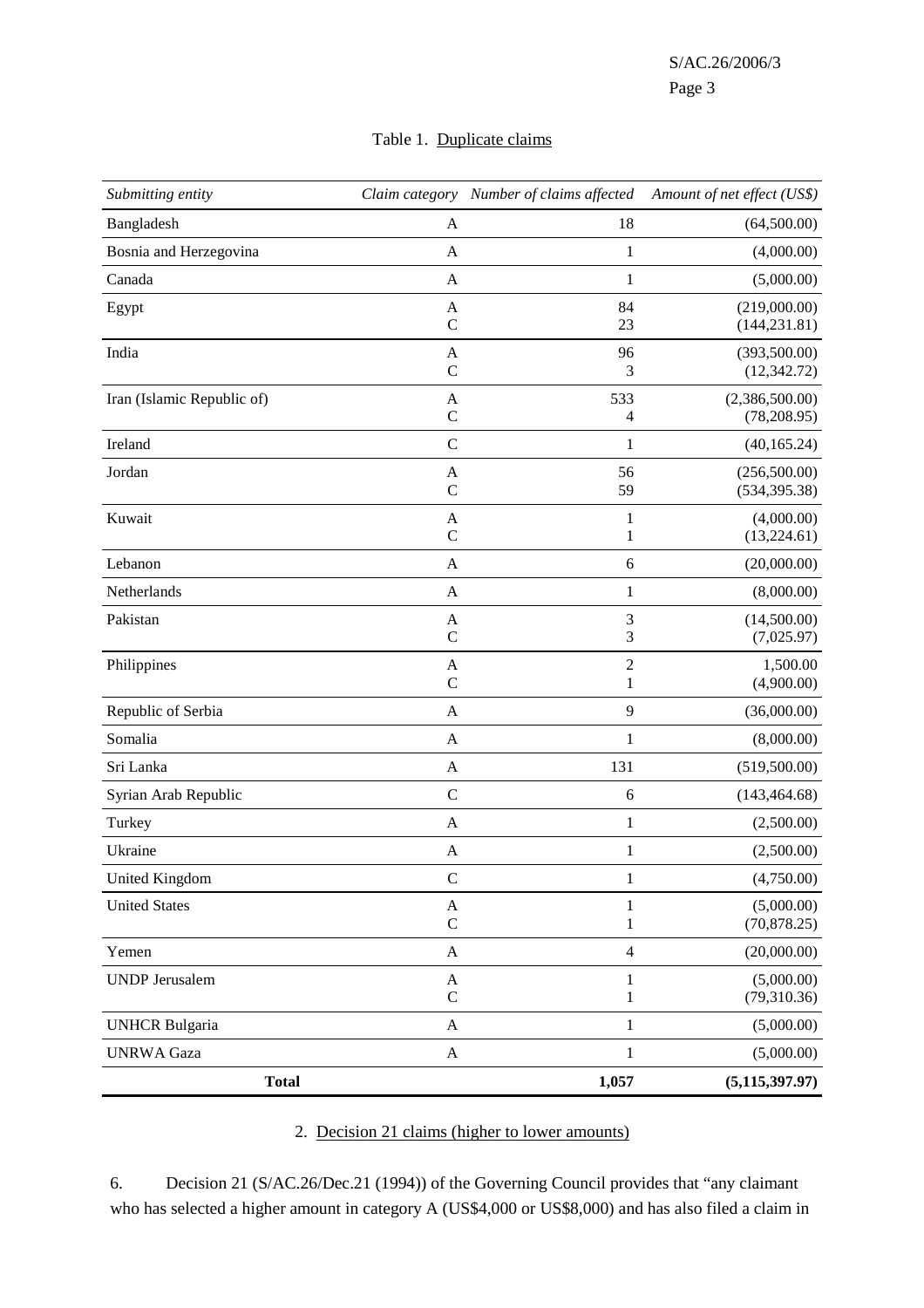category B, C or D will be deemed to have selected the corresponding lower amount under category A." The secretariat confirms that the majority of the claims set out in table 2 below involve corrections to category A claims filed by claimants who had also filed claims in another claim category. For the remaining claims in table 2, the difference between the higher to lower amount in category A is greater than the amount awarded in the other claim category. Under the guidelines approved by the Governing Council, the award in that other claim category should be reduced to zero. The secretariat confirms that the claims set out in table 2 below should be reduced per decision 21 to the amounts appropriate to the proper status of the claims.

7. Accordingly, it is recommended that the awards for these claims be corrected. Table 2 identifies the submitting entities concerned, the number of claims affected by category and the net effect of the adjustments.

| Submitting entity         | Claim category               | Number of claims affected | Amount of net effect (US\$)                |
|---------------------------|------------------------------|---------------------------|--------------------------------------------|
| Bangladesh                | $\mathbf A$<br>$\mathcal{C}$ | 15<br>3                   | (22,500.00)<br>(2,814.59)                  |
| Egypt                     | A<br>$\mathcal{C}$           | 19<br>1                   | (39,000.00)<br>(415.22)                    |
| Ethiopia                  | $\mathbf{A}$                 | $\,1$                     | (3,000.00)                                 |
| India                     | A<br>$\mathbf C$             | 99<br>13                  | (160, 500.00)<br>(14, 235.11)              |
| Iran, Islamic Republic of | A                            | 31                        | (90,000.00)                                |
| Ireland                   | $\mathbf C$                  | $\,1$                     | (650.00)                                   |
| Jordan                    | A<br>B<br>$\mathcal{C}$      | 206<br>2<br>7             | (489,000.00)<br>(5,000.00)<br>(14, 407.58) |
| Pakistan                  | A                            | 3                         | (6,000.00)                                 |
| Palestine                 | $\mathcal{C}$                | $\mathbf{1}$              | (2,905.00)                                 |
| Philippines               | A<br>$\mathcal{C}$           | 4<br>1                    | (6,000.00)<br>(968.86)                     |
| Sri Lanka                 | A<br>$\mathsf{C}$            | 88<br>22                  | (132,000)<br>(22, 651.54)                  |
| Sudan                     | $\mathbf{A}$                 | $\overline{4}$            | (6,000.00)                                 |
| Syrian Arab Republic      | $\mathbf A$                  | $\boldsymbol{2}$          | (4,500.00)                                 |
| Thailand                  | $\mathbf{A}$                 | $\overline{c}$            | (3,000.00)                                 |
| Tunisia                   | A                            | 13                        | (24,000.00)                                |
| Turkey                    | $\mathbf{A}$                 | $\mathbf{1}$              | (1,500.00)                                 |
| Yemen                     | $\mathbf A$                  | 6                         | (13,500.00)                                |

Table 2. Decision 21 claims (higher to lower amounts)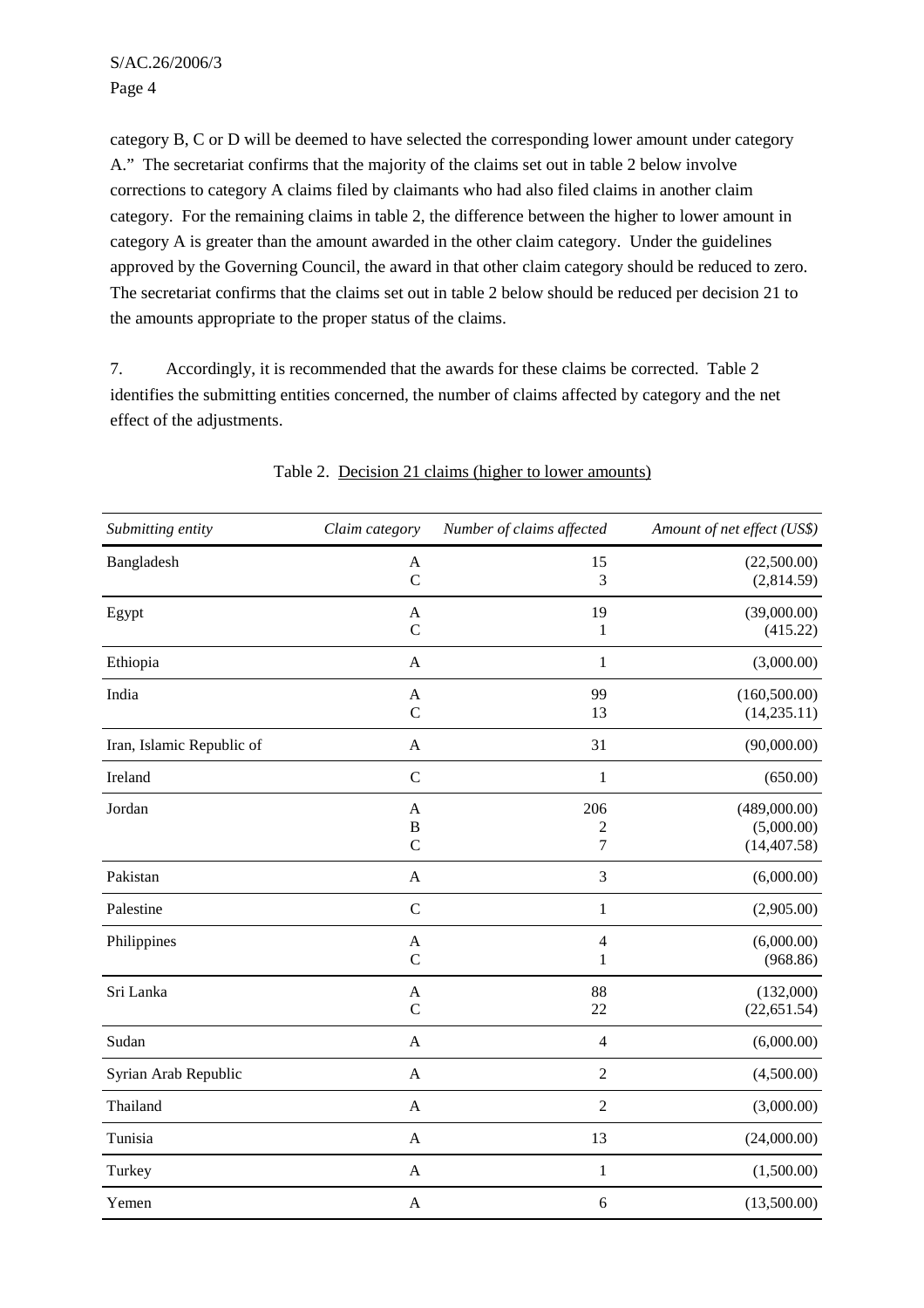S/AC.26/2006/3

| Page 5 |  |
|--------|--|
|        |  |

| Submitting entity     | Claim category | Number of claims affected | Amount of net effect (US\$) |
|-----------------------|----------------|---------------------------|-----------------------------|
| <b>UNDP</b> Jerusalem | A              |                           | (6,000.00)                  |
| UNDP Yemen            |                | 20                        | (55,500.00)                 |
|                       | <b>Total</b>   | 567                       | (1,126,047.90)              |

#### 3. Decision 24 claims

8. Decision 24 (S/AC.26/Dec.24 (1994)) of the Governing Council provides that where a claimant filed a claim in category A and also filed for departure losses in category C or D, a further award for departure losses could be made in category C or D only where the amount recommended for departure losses exceeds the amount already awarded in category A. This required the category C or D panel of Commissioners to deduct the amount awarded in category A from any proposed award for departure losses in category C or D. The secretariat confirms that the category C and D claims set out in table 3 below were not subject to the required deductions. Therefore the awards for these claims should be adjusted to the amounts appropriate to the proper status of these claims, having regard to the guidelines approved by the Governing Council.

9. Accordingly, it is recommended that the awards for these claims be corrected. Table 3 identifies the submitting entities concerned, the number of claims affected by category and the net effect of the adjustments.

| Submitting entity | Claim category |                | Number of claims affected Amount of net effect (US\$) |
|-------------------|----------------|----------------|-------------------------------------------------------|
| Algeria           | $\mathsf{C}$   | 3              | (4, 134.73)                                           |
| Australia         | $\mathsf{C}$   | 12             | (22,091.28)                                           |
| Bangladesh        | $\mathcal{C}$  | 337            | (517, 115.86)                                         |
| Belgium           | $\mathcal{C}$  |                | (3,303.00)                                            |
| Bulgaria          | $\mathsf{C}$   | 6              | (8,140.32)                                            |
| Canada            | $\mathcal{C}$  | 26             | (75, 737.02)                                          |
| China             | $\mathsf{C}$   | 1              | (2,500.00)                                            |
| Croatia           | $\mathcal{C}$  | 2              | (4,077.36)                                            |
| Cyprus            | $\mathsf{C}$   | $\overline{2}$ | (3,320.00)                                            |
| Czech Republic    | $\mathcal{C}$  | 1              | (716.50)                                              |
| Denmark           | $\mathbf C$    | 3              | (4,411.70)                                            |
| Egypt             | $\mathsf{C}$   | 146            | (168, 506.28)                                         |
| Finland           | $\mathcal{C}$  |                | (2,479.91)                                            |
| France            | $\mathcal{C}$  | 19             | (58, 604.39)                                          |
| Germany           | $\mathsf{C}$   | 4              | (7,807.09)                                            |

|  | Table 3. Decision 24 claims |
|--|-----------------------------|
|  |                             |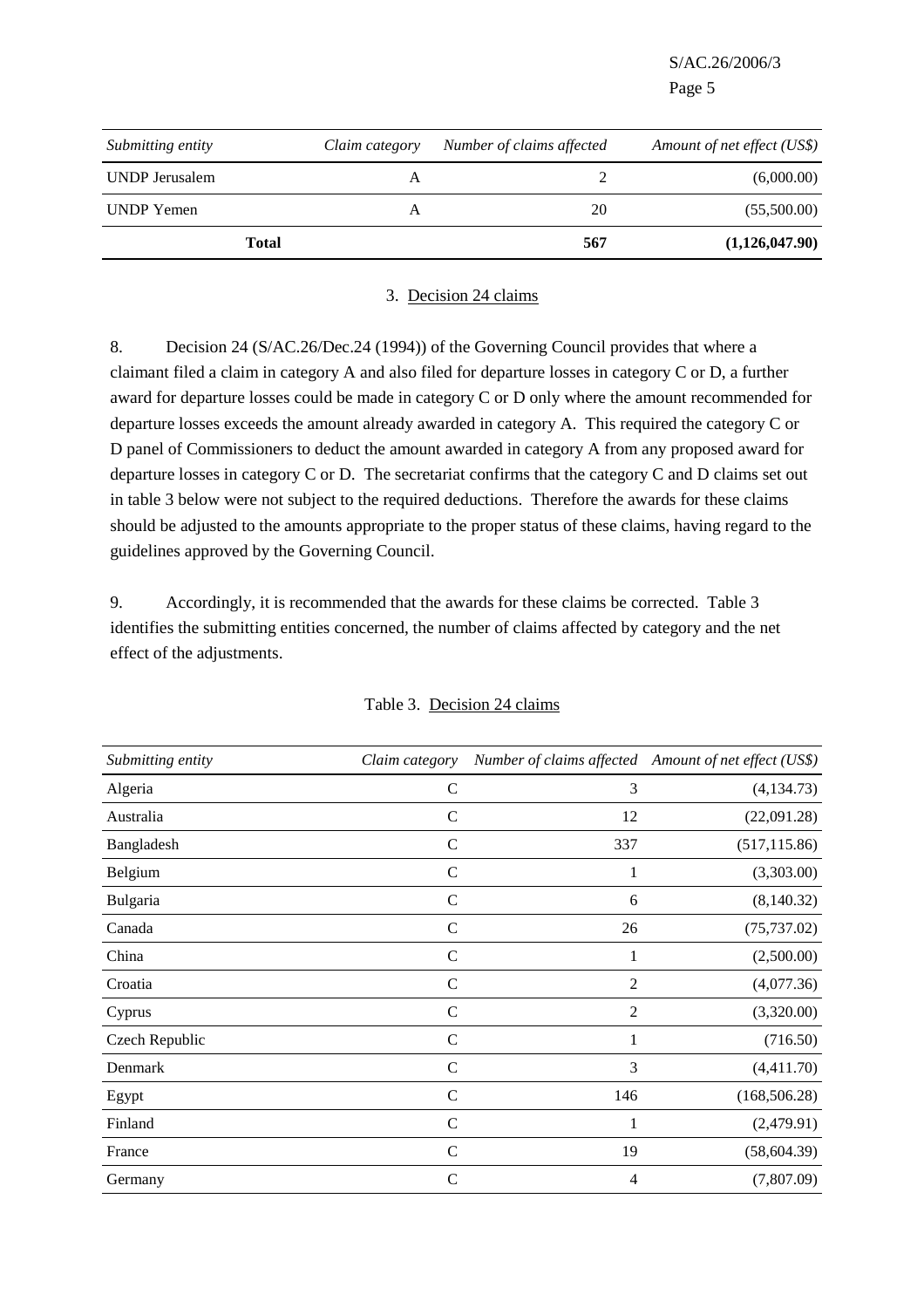## S/AC.26/2006/3

# Page 6

| Submitting entity         | Claim category               |                  | Number of claims affected Amount of net effect (US\$) |
|---------------------------|------------------------------|------------------|-------------------------------------------------------|
| Greece                    | $\mathsf{C}$                 | 1                | (3,310.00)                                            |
| India                     | $\mathcal{C}$<br>D           | 4,296<br>2       | (3,997,131.29)<br>(5,700.00)                          |
| Iran, Islamic Republic of | $\mathsf C$                  | $\overline{2}$   | (1,700.51)                                            |
| Ireland                   | $\mathbf C$                  | 13               | (28,311.04)                                           |
| Italy                     | $\mathbf C$                  | 10               | (17,685.59)                                           |
| Japan                     | $\mathbf C$                  | $\overline{4}$   | (415.24)                                              |
| Jordan                    | $\mathcal{C}$<br>$\mathbf D$ | 3,258<br>7       | (6,853,242.00)<br>(19,091.02)                         |
| Lebanon                   | $\mathbf C$                  | 14               | (30, 406.56)                                          |
| Malta                     | $\mathcal{C}$                | $\overline{2}$   | (5,000.00)                                            |
| Mauritius                 | $\mathbf C$                  | 1                | (2,500.00)                                            |
| Morocco                   | $\mathcal{C}$                | $\overline{2}$   | (1,404.35)                                            |
| Netherlands               | $\mathcal{C}$                | 1                | (2,500.00)                                            |
| New Zealand               | $\mathcal{C}$                | $\overline{2}$   | (2,200.02)                                            |
| Niger                     | $\mathcal{C}$                | 1                | (5,000.00)                                            |
| Norway                    | $\mathcal{C}$                | $\overline{2}$   | (3,169.04)                                            |
| Pakistan                  | $\mathcal{C}$                | 358              | (679, 599.22)                                         |
| Palestine                 | $\mathcal{C}$                | 7                | (13,717.50)                                           |
| Philippines               | $\mathcal{C}$                | 85               | (93, 110.52)                                          |
| Poland                    | $\mathcal{C}$                | $\mathfrak s$    | (4,900.79)                                            |
| Republic of Korea         | $\mathsf{C}$                 | $\sqrt{6}$       | (21, 649.27)                                          |
| Senegal                   | $\mathbf C$                  | $\overline{2}$   | (10,000.00)                                           |
| Slovakia                  | $\mathbf C$                  | $\overline{2}$   | (701.76)                                              |
| Somalia                   | $\mathsf{C}$                 | 1                | (5,000.00)                                            |
| Sri Lanka                 | $\mathbf C$                  | 12               | (21,822.32)                                           |
| Sudan                     | $\mathbf C$                  | $\sqrt{2}$       | (9,758.12)                                            |
| Sweden                    | $\mathsf C$                  | $\sqrt{2}$       | (3,889.61)                                            |
| Syrian Arab Republic      | $\mathbf C$                  | 108              | (120, 800.35)                                         |
| Thailand                  | $\mathsf C$                  | $\boldsymbol{7}$ | (11,623.36)                                           |
| Tunisia                   | $\mathbf C$                  | 52               | (64, 362.62)                                          |
| Turkey                    | $\mathbf C$                  | $\overline{4}$   | (10, 531.91)                                          |
| <b>United Kingdom</b>     | $\mathbf C$                  | 73               | (174, 042.18)                                         |
| <b>United States</b>      | $\mathsf{C}$                 | 68               | (195, 819.92)                                         |
| Yemen                     | $\mathbf C$                  | $\sqrt{6}$       | (11, 593.97)                                          |
| <b>UNDP</b> Jerusalem     | $\mathbf C$                  | 18               | (57,269.50)                                           |
| <b>UNDP</b> Washington    | $\mathbf C$                  | $\sqrt{2}$       | (4,703.42)                                            |
| <b>UNDP</b> Yemen         | $\mathsf C$                  | $\mathbf{1}$     | (5,000.00)                                            |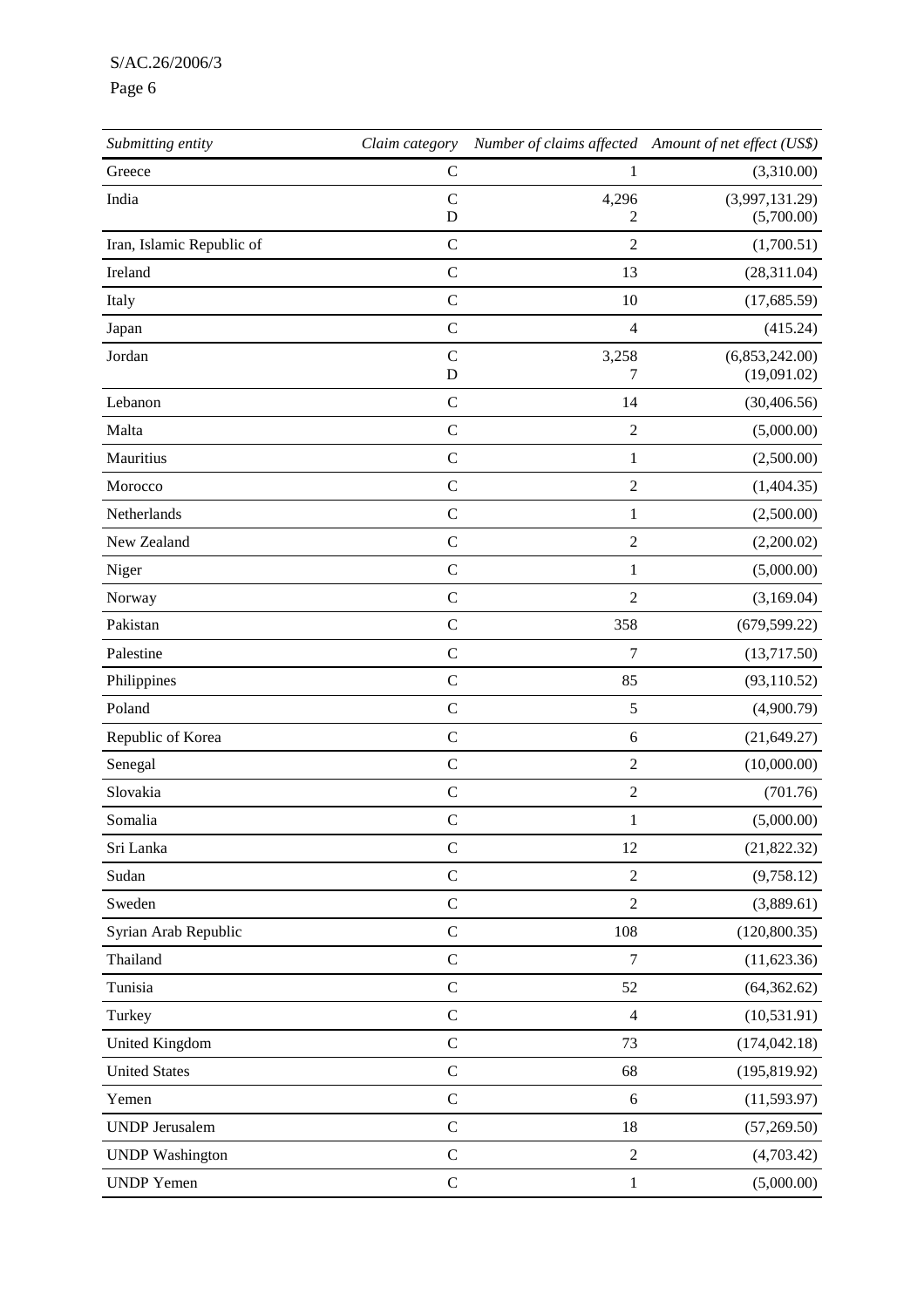| Submitting entity   | Claim category |       | Number of claims affected Amount of net effect (US\$) |
|---------------------|----------------|-------|-------------------------------------------------------|
| <b>UNHCR Canada</b> |                |       | (20, 393.07)                                          |
| <b>UNHCR</b> Geneva |                |       | (1,557.09)                                            |
| <b>UNRWA Gaza</b>   |                | 30    | (91, 648.02)                                          |
| <b>Total</b>        |                | 9.041 | (13, 495, 206, 62)                                    |

#### 4. Duplicate loss claims

10. Duplicate loss claims arise where a claimant filed for the same losses in more than one claim category that require deductions in addition to those required under decision 24. The secretariat confirms that the claims set out in table 4 contain duplicate loss elements for which appropriate deductions were not made.

11. Accordingly, as set forth in table 4, it is recommended that the awards for these claims be corrected. Table 4 identifies the submitting entities concerned, the number of claims affected by category and the net effect of the adjustments.

| Submitting entity          | Claim category |                             | Number of claims affected Amount of net effect (US\$) |
|----------------------------|----------------|-----------------------------|-------------------------------------------------------|
| Bangladesh                 | C              |                             | (5,711.56)                                            |
| India                      | C              | $\mathcal{D}_{\mathcal{A}}$ | (3,132.90)                                            |
| Iran (Islamic Republic of) | C              |                             | (61, 615.32)                                          |
| Jordan                     | C              | 28                          | (277,998.11)                                          |
| Kuwait                     | C              | $\mathcal{D}_{\mathcal{L}}$ | (22, 246.59)                                          |
| Pakistan                   | C              |                             | (2,784.09)                                            |
| <b>Total</b>               |                | 39                          | (373, 488.57)                                         |

#### Table 4. Duplicate loss claims

#### B. Family member matches

#### 1. Family duplicates

12. The category A claim form instructed family members to file jointly on the same claim form and indicated the ceilings for family awards: \$8,000 (if no claims were filed by family members in other categories) or \$5,000 (if any family members intended to file a claim in another category). Separate category A claims filed by family members with aggregate awards in excess of the maximum family amount are considered family duplicates. The secretariat confirms that the claims set out in table 5 below are family duplicates.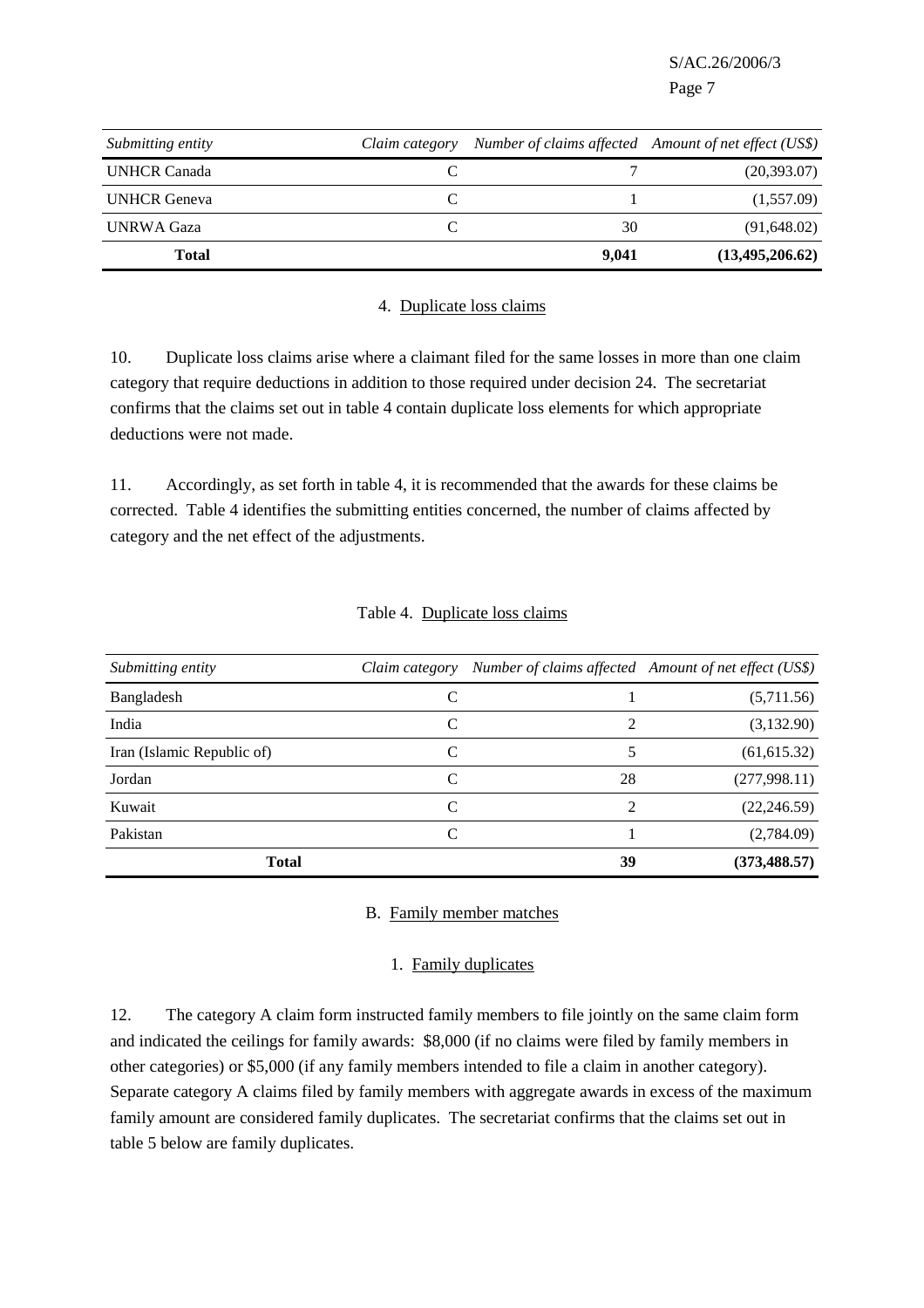13. Accordingly it is recommended that the awards for these claims be corrected. Table 5 identifies the submitting entities concerned, the number of claims affected by category and the net effect of the adjustments.

| Submitting entity          | Claim category            |                | Number of claims affected Amount of net effect (US\$) |
|----------------------------|---------------------------|----------------|-------------------------------------------------------|
| Algeria                    | A                         | 3              | (9,000.00)                                            |
| Bangladesh                 | A                         | 69             | (229,000.00)                                          |
| <b>Brazil</b>              | A                         | $\overline{2}$ | (4,000.00)                                            |
| Canada                     | A                         | 9              | (34,500.00)                                           |
| Cyprus                     | $\mathbf A$               | $\mathbf{1}$   | (2,500.00)                                            |
| Czech Republic             | A                         | $\mathbf{1}$   | (5,500.00)                                            |
| Egypt                      | $\mathbf A$               | 652            | (1,659,000.00)                                        |
| Ethiopia                   | A                         | 4              | (10,000.00)                                           |
| France                     | $\mathbf{A}$              | $\overline{2}$ | (5,000.00)                                            |
| Germany                    | A                         | $\sqrt{2}$     | (13,500.00)                                           |
| Greece                     | $\mathbf{A}$              | $\overline{2}$ | (5,000.00)                                            |
| India                      | $\mathbf{A}$              | 2,422          | (7,759,000.00)                                        |
| Iran (Islamic Republic of) | $\mathbf{A}$              | 305            | (1,266,000.00)                                        |
| Ireland                    | $\mathbf{A}$              | 3              | (9,000.00)                                            |
| Italy                      | $\mathbf A$               | $\,1$          | (5,500.00)                                            |
| Jordan                     | $\mathbf A$               | 2,630          | (8,365,500.00)                                        |
| Kuwait                     | $\boldsymbol{A}$          | 663            | (1,505,500.02)                                        |
| Lebanon                    | A                         | 28             | (93,000.00)                                           |
| Morocco                    | $\mathbf A$               | 14             | (56,500.00)                                           |
| Norway                     | A                         | $\overline{2}$ | (5,000.00)                                            |
| Pakistan                   | $\mathbf A$               | 87             | (261,500.00)                                          |
| Philippines                | A                         | 74             | (203,500.00)                                          |
| Poland                     | A                         | $\sqrt{2}$     | (5,500.00)                                            |
| Republic of Serbia         | A                         | $\mathbf{1}$   | (5,500.00)                                            |
| Singapore                  | $\boldsymbol{\rm{A}}$     | $\mathbf{1}$   | (5,500.00)                                            |
| Somalia                    | $\boldsymbol{\mathsf{A}}$ | 5              | (12,500.00)                                           |
| Spain                      | $\mathbf{A}$              | $\,1$          | (2,500.00)                                            |
| Sri Lanka                  | $\mathbf{A}$              | 21             | (36,500.00)                                           |
| Sudan                      | $\mathbf{A}$              | 33             | (88,500.00)                                           |
| Sweden                     | $\boldsymbol{\mathsf{A}}$ | $\,1$          | (2,500.00)                                            |
| Syrian Arab Republic       | $\mathbf{A}$              | 159            | (450,500.00)                                          |
| Thailand                   | $\boldsymbol{\mathsf{A}}$ | $\,1$          | (1,500.00)                                            |

# Table 5. Family duplicate claims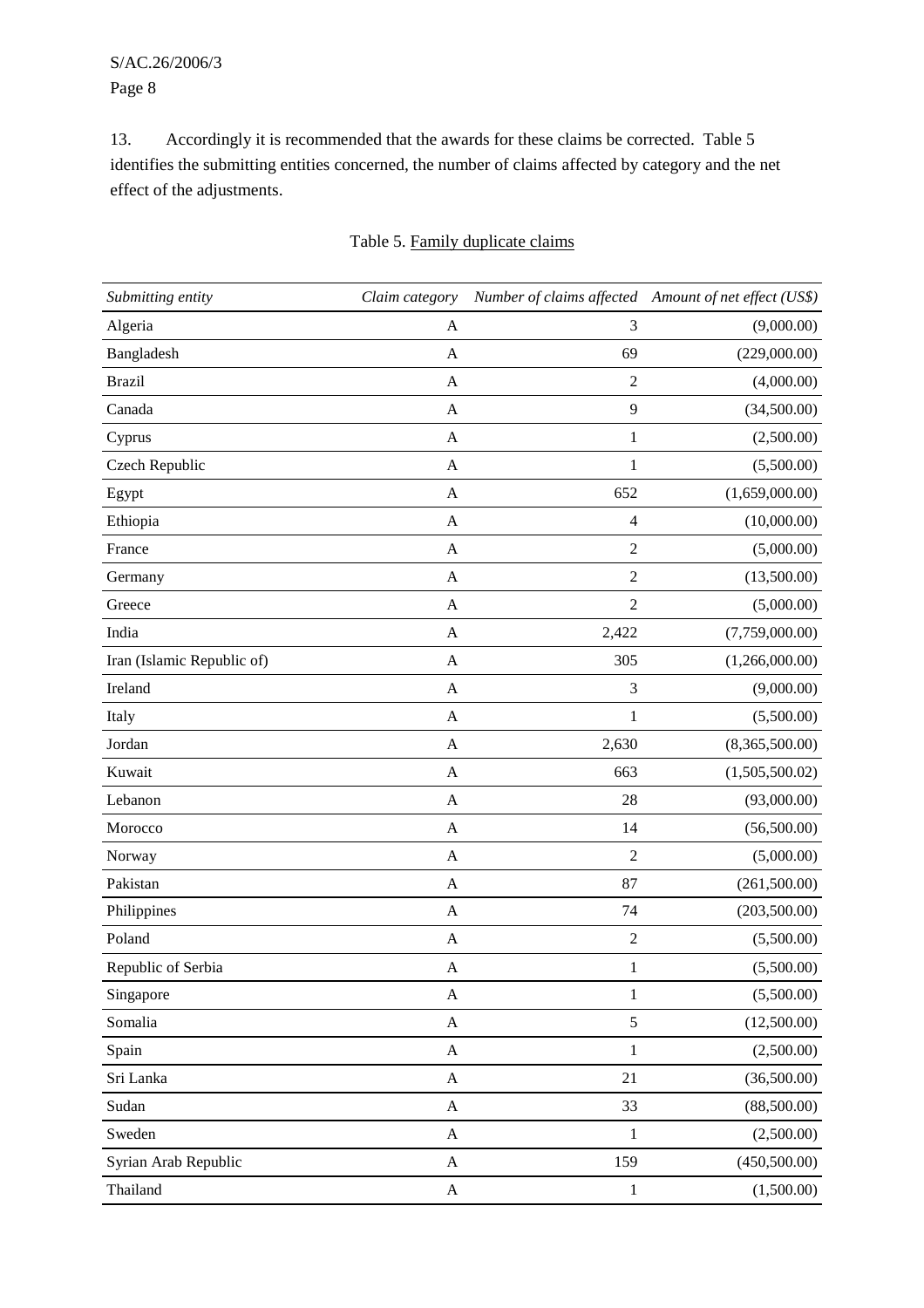| Submitting entity                            | Claim category |       | Number of claims affected Amount of net effect (US\$) |
|----------------------------------------------|----------------|-------|-------------------------------------------------------|
| The former Yugoslav<br>Republic of Macedonia | $\mathsf{A}$   |       | (4,000.00)                                            |
| Turkey                                       | A              | 2     | (8,000.00)                                            |
| United Kingdom                               | A              | 14    | (35,000.00)                                           |
| United Republic of Tanzania                  | A              | 2     | (8,000.00)                                            |
| <b>United States</b>                         | $\mathbf{A}$   | 16    | (44,500.00)                                           |
| Yemen                                        | $\mathsf{A}$   | 89    | (320,500.00)                                          |
| <b>UNDP</b> Algeria                          | A              |       | (4,000.00)                                            |
| <b>UNDP</b> Jerusalem                        | A              |       | (2,500.00)                                            |
| <b>UNDP</b> Yemen                            | $\mathbf{A}$   | 5     | (15,500.00)                                           |
| <b>UNHCR Canada</b>                          | A              | 4     | (17,500.00)                                           |
| <b>UNRWA Gaza</b>                            | A              | 39    | (116,000.00)                                          |
| <b>Total</b>                                 |                | 7,375 | (22, 693, 500.02)                                     |

#### 2. Family decision 21 claims (higher to lower amounts)

14. Family decision 21 claims arise where a claimant filed for the higher family amount in category A and members of his or her family also filed one or more claims in other individual claims categories, contrary to the instructions on the category A claim form and decision 21 of the Governing Council. The secretariat confirms that the majority of the claims set out in table 6 below involve corrections to category A claims. For the remaining claims in table 6, corrections should be made to the category B or C claim as the difference between the higher to lower amount in category A is greater than the amount awarded in the other claim category. Under the guidelines approved by the Governing Council, the award in that other claim category should be reduced to zero. The secretariat confirms that the claims set out in table 6 should be reduced per decision 21 to the amounts appropriate to the proper status of the claims.

15. Accordingly, it is recommended that the awards for these claims be corrected. Table 6 identifies the submitting entities concerned, the number of claims affected by category and the net effect of the adjustments.

| Submitting entity | Claim category | Number of claims affected | Amount of net effect (US\$)               |
|-------------------|----------------|---------------------------|-------------------------------------------|
| Australia         | А              |                           | (3,000.00)                                |
| Austria           | А              |                           | (3,000.00)                                |
| Bangladesh        | А              | 6                         | (18,000.00)                               |
| Egypt             | А<br>В         | 26                        | (78,000.00)<br>(2,500.00)<br>(11, 256.74) |

Table 6. Family decision 21 claims (higher to lower amounts)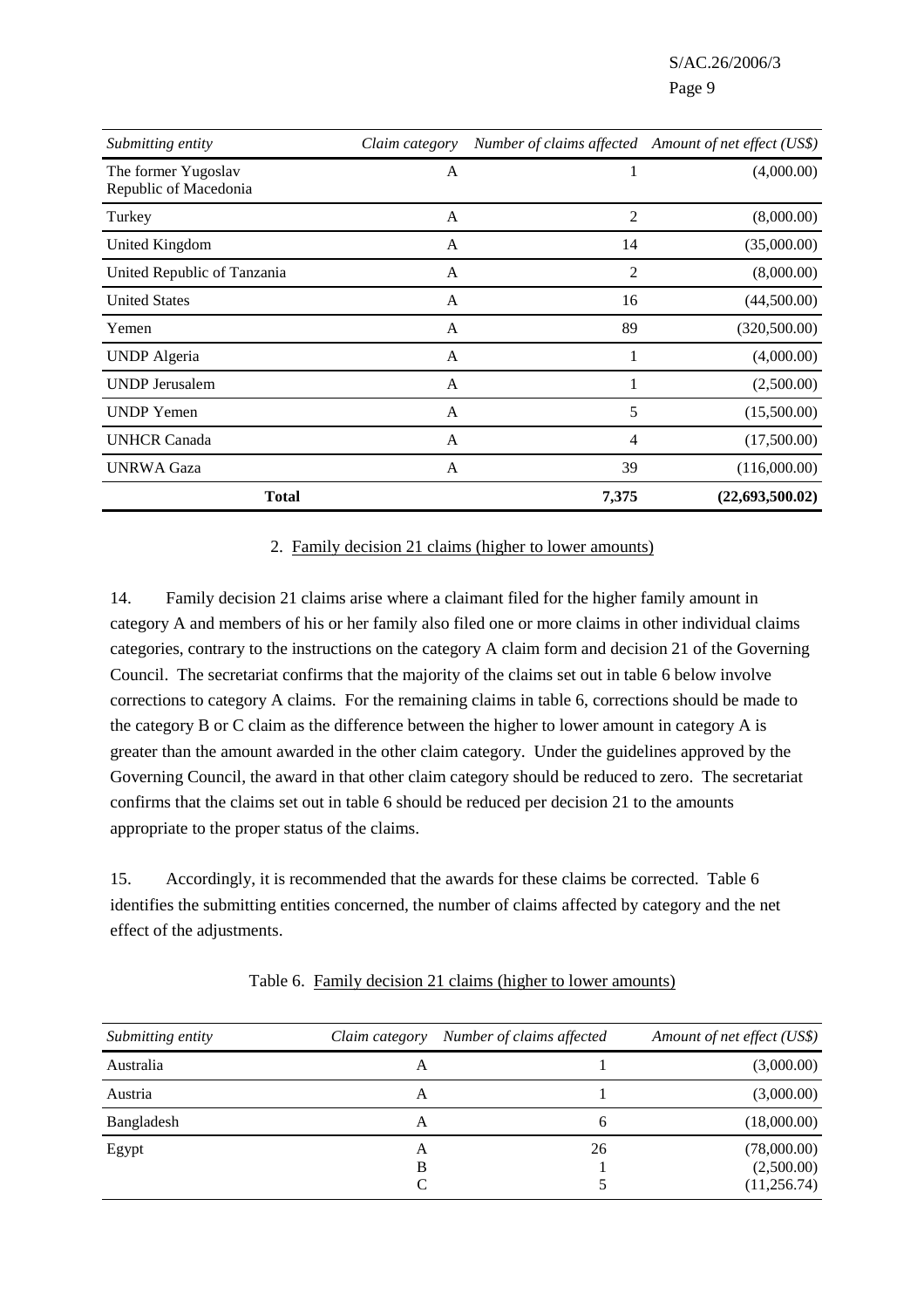S/AC.26/2006/3

#### Page 10

| Submitting entity          | Claim category           | Number of claims affected | Amount of net effect (US\$)               |
|----------------------------|--------------------------|---------------------------|-------------------------------------------|
| India                      | A<br>$\overline{C}$      | 109<br>1                  | (327,000.00)<br>(2,852.36)                |
| Iran (Islamic Republic of) | A                        | 16                        | (48,000.00)                               |
| Japan                      | A                        | 1                         | (3,000.00)                                |
| Jordan                     | A<br>B                   | 233<br>1                  | (699,000.00)<br>(2,500.00)                |
|                            | $\overline{C}$           | 12                        | (27, 181.06)                              |
| Kuwait                     | A<br>B<br>$\overline{C}$ | 215<br>1<br>18            | (636,000.00)<br>(2,500.00)<br>(37,092.30) |
| Lebanon                    | A                        | 14                        | (42,000.00)                               |
| Morocco                    | A                        | 1                         | (3,000.00)                                |
| Pakistan                   | $\mathbf{A}$             | 13                        | (39,000.00)                               |
| Palestine                  | $\mathcal{C}$            | $\mathbf{1}$              | (2,905.00)                                |
| Philippines                | A                        | 5                         | (15,000.00)                               |
| Sudan                      | A                        | $\overline{7}$            | (21,000.00)                               |
| Syrian Arab Republic       | A                        | 17                        | (51,000.00)                               |
| Tunisia                    | $\mathbf{A}$             | 3                         | (9,000.00)                                |
| Turkey                     | $\mathbf{A}$             | $\mathbf{1}$              | (3,000.00)                                |
| United Kingdom             | A                        | $\mathbf{1}$              | (3,000.00)                                |
| <b>United States</b>       | A                        | $\overline{2}$            | (6,000.00)                                |
| Yemen                      | A                        | 18                        | (54,000.00)                               |
| <b>UNDP</b> Yemen          | A                        | $\overline{2}$            | (6,000.00)                                |
| <b>UNRWA</b> Gaza          | $\mathbf{A}$             | $\overline{2}$            | (6,000.00)                                |
| <b>Total</b>               |                          | 734                       | (2,161,787.46)                            |

## 3. Family decision 24 claims

16. Family decision 24 claims arise where a claimant filed a family claim in category A and members of his or her family also filed for departure losses in category C or D and received an award that was not subject to a deduction for the amount previously awarded to the family in category A. The secretariat confirms that the category C and D claims set out in table 7 were not subject to the required deductions. The awards for these claims should be adjusted to the amounts appropriate to the proper status of the claims, having regard to the guidelines approved by the Governing Council.

17. Accordingly, it is recommended that the awards for these claims be corrected. Table 7 identifies the submitting entities concerned, the number of claims affected by category, and the net effect of the adjustments.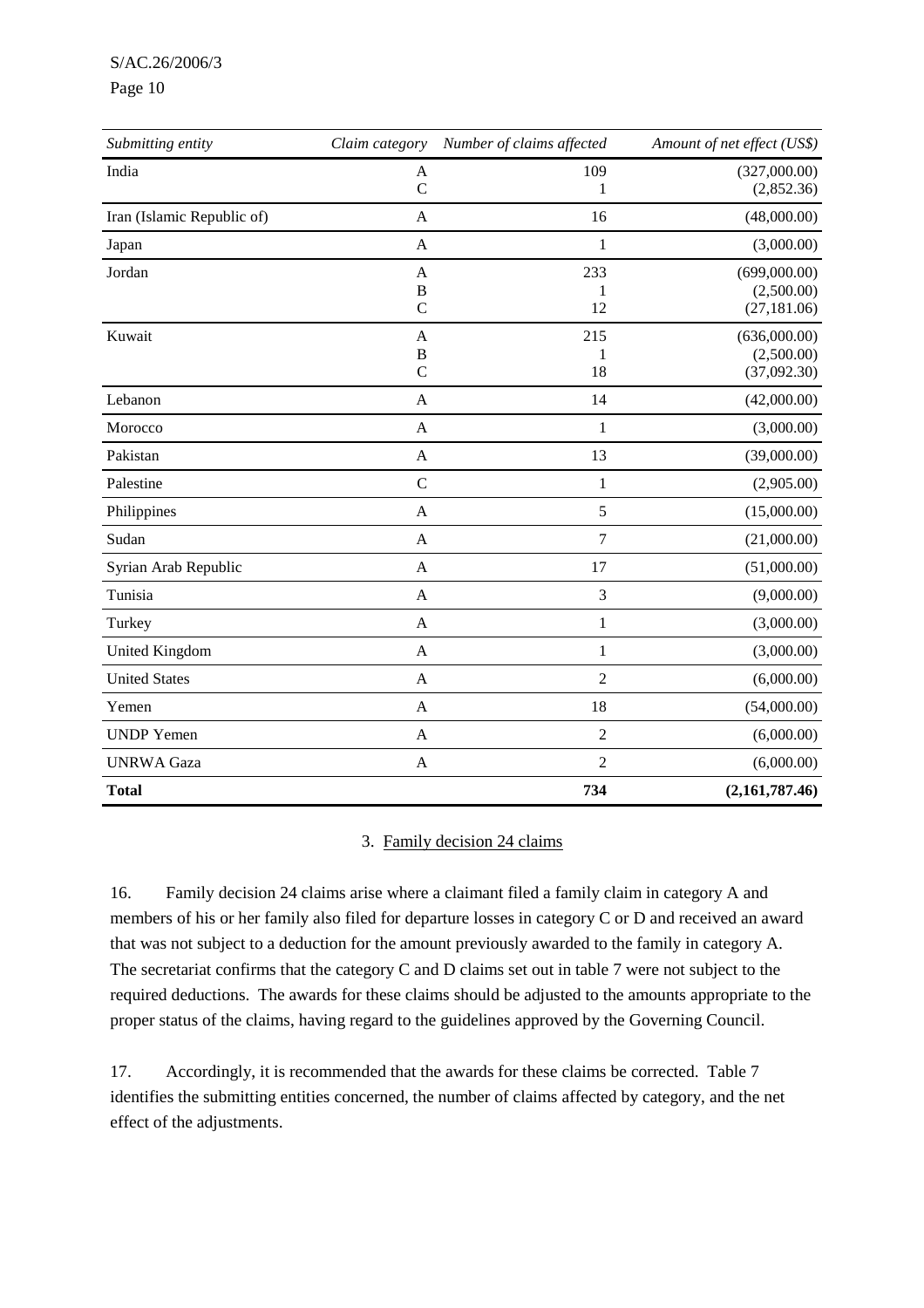| Submitting entity     | Claim category |                | Number of claims affected Amount of net effect (US\$) |
|-----------------------|----------------|----------------|-------------------------------------------------------|
| Algeria               | $\mathbf C$    | $\mathbf{1}$   | (2,148.94)                                            |
| Australia             | $\mathcal{C}$  | $\mathbf{1}$   | (2,765.83)                                            |
| Bahrain               | $\mathbf C$    | $\overline{2}$ | (2,550.00)                                            |
| Bangladesh            | $\mathbf C$    | 10             | (15,730.31)                                           |
| Canada                | $\mathbf C$    | 3              | (7,672.77)                                            |
| Egypt                 | $\mathbf C$    | 147            | (186, 929.30)                                         |
| Finland               | $\mathbf C$    | $\mathbf{1}$   | (1,020.76)                                            |
| France                | $\mathbf C$    | $\sqrt{2}$     | (4,998.14)                                            |
| Germany               | $\mathsf{C}$   | $\,1$          | (1,499.99)                                            |
| India                 | $\mathbf C$    | 237            | (275, 148.11)                                         |
|                       | D              | $\mathbf{1}$   | (2,500.00)                                            |
| Ireland               | $\mathbf C$    | $\mathbf{1}$   | (2,500.00)                                            |
| Jordan                | $\mathbf C$    | 326            | (747, 233.43)                                         |
| Kuwait                | $\mathsf{C}$   | 59             | (146,089.58)                                          |
| Lebanon               | $\mathbf C$    | $\sqrt{2}$     | (7, 116.36)                                           |
| Pakistan              | $\mathsf{C}$   | 9              | (22,809.86)                                           |
| Palestine             | $\mathbf C$    | 23             | (47,770.18)                                           |
| Philippines           | $\mathbf C$    | $\sqrt{2}$     | (3,956.57)                                            |
| Poland                | $\mathbf C$    | $\,1$          | (3,062.69)                                            |
| Somalia               | $\mathbf C$    | $\sqrt{6}$     | (18,705.49)                                           |
| Sri Lanka             | $\mathbf C$    | $\,1$          | (423.57)                                              |
| Sweden                | $\mathbf C$    | $\overline{2}$ | (6,500.00)                                            |
| Syrian Arab Republic  | $\mathbf C$    | $\overline{4}$ | (5,070.01)                                            |
| Tunisia               | $\mathbf C$    | 1              | (472.44)                                              |
| <b>United Kingdom</b> | $\mathbf C$    | 17             | (33,545.68)                                           |
| <b>United States</b>  | $\mathbf C$    | 16             | (36,802.81)                                           |
| <b>UNDP</b> Jerusalem | $\mathbf C$    | $\mathfrak{Z}$ | (6,290.00)                                            |
| <b>UNRWA Gaza</b>     | $\mathbf C$    | 12             | (35,794.62)                                           |
|                       | ${\bf D}$      | 1              | (2,500.00)                                            |
| <b>Total</b>          |                | 892            | (1,629,607.44)                                        |

# Table 7. Family decision 24 claims

# 4. Family to individual claims

18. Family to individual claims arise where a claimant receives a family award in category A but has no qualifying family members listed on the claim form or listed a family member who filed his or her own claim. The secretariat confirms that the claims set out in table 8 were awarded as family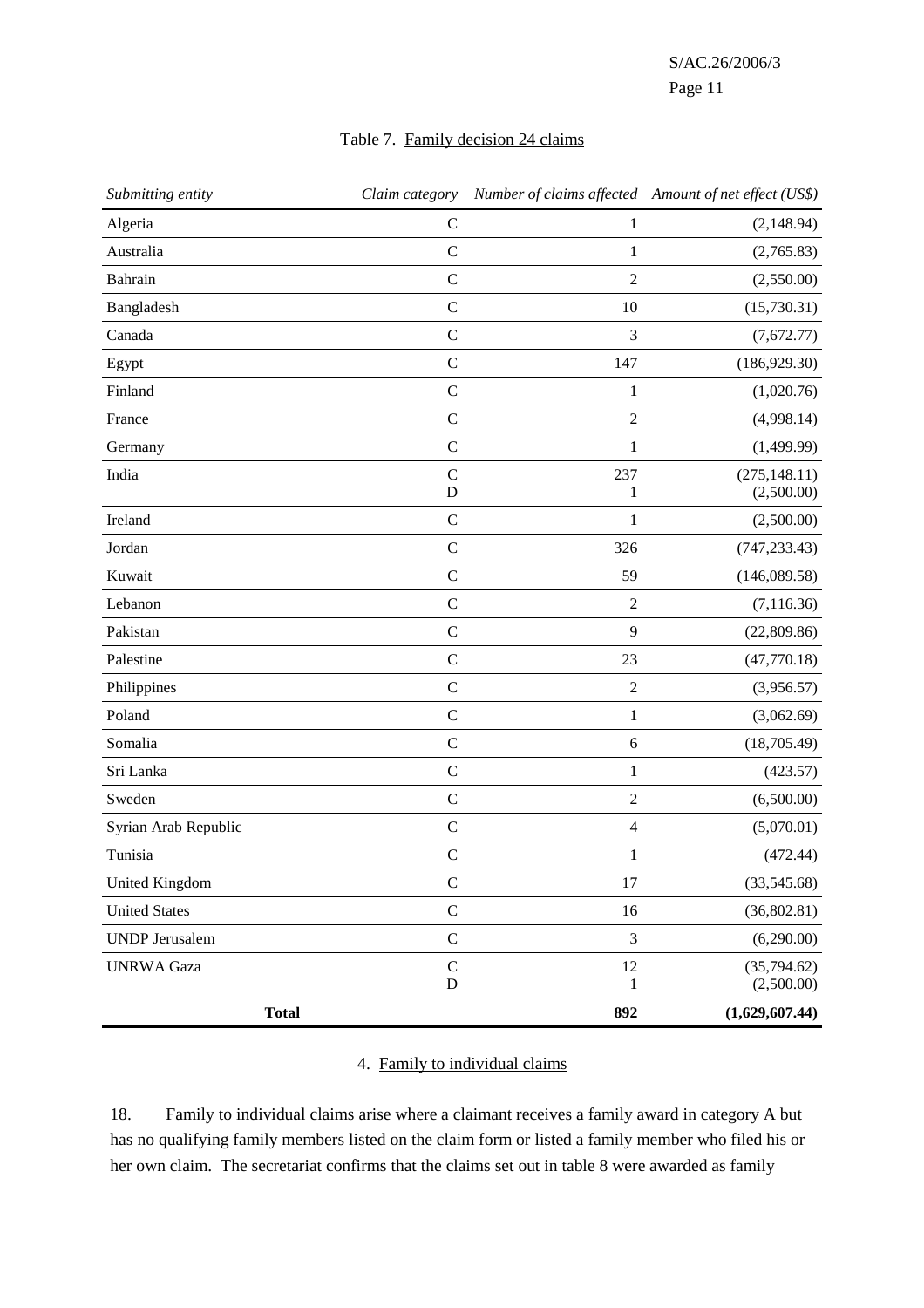claims when they should have been awarded as individual claims. The awards for these claims should be corrected to awards appropriate to the proper status of the claims.

19. Accordingly, it is recommended that the awards for these claims be corrected. Table 8 identifies the submitting entities concerned, the number of claims affected by category and the net effect of the adjustments.

| Submitting entity          | Claim category            |                | Number of claims affected Amount of net effect (US\$) |
|----------------------------|---------------------------|----------------|-------------------------------------------------------|
| Bangladesh                 | A                         | 83             | (290,000.00)                                          |
| Bosnia and Herzegovina     | A                         | 3              | (12,000.00)                                           |
| Canada                     | A                         | $\overline{2}$ | (8,000.00)                                            |
| China                      | A                         | 1              | (4,000.00)                                            |
| Egypt                      | A                         | 62             | (92,000.00)                                           |
| India                      | A                         | 1,911          | (6,609,000.00)                                        |
| Iran (Islamic Republic of) | A                         | 12             | (48,000.00)                                           |
| Italy                      | A                         | $\overline{2}$ | (5,000.00)                                            |
| Jordan                     | $\mathbf{A}$              | 200            | (612,500.00)                                          |
| Kuwait                     | A                         | $\overline{2}$ | (5,000.00)                                            |
| Lebanon                    | $\mathbf{A}$              | 14             | (48,500.00)                                           |
| Morocco                    | $\mathbf{A}$              | $\overline{2}$ | (5,000.00)                                            |
| Pakistan                   | A                         | 23             | (62,000.00)                                           |
| Republic of Serbia         | A                         | $\mathbf{1}$   | (4,000.00)                                            |
| <b>Russian Federation</b>  | $\mathbf{A}$              | $\overline{7}$ | (28,000.00)                                           |
| Sri Lanka                  | A                         | 15             | (60,000.00)                                           |
| Sudan                      | $\mathbf{A}$              | 3              | (9,000.00)                                            |
| Syrian Arab Republic       | A                         | 26             | (69,500.00)                                           |
| Thailand                   | $\mathbf{A}$              | $\,8\,$        | (32,000.00)                                           |
| Tunisia                    | A                         | $\overline{2}$ | (6,500.00)                                            |
| Turkey                     | A                         | 35             | (110,000.00)                                          |
| <b>United States</b>       | $\mathbf{A}$              | $\overline{2}$ | (5,000.00)                                            |
| Yemen                      | A                         | 13             | (50, 500.00)                                          |
| <b>UNDP</b> Washington     | $\mathbf{A}$              | $\,1$          | (4,000.00)                                            |
| <b>UNDP</b> Yemen          | $\boldsymbol{\mathsf{A}}$ | $\mathbf{1}$   | (4,000.00)                                            |
| <b>UNRWA</b> Gaza          | $\boldsymbol{A}$          | 92             | (242,000.00)                                          |
| <b>Total</b>               |                           | 2,523          | (8,425,500.00)                                        |

# Table 8. Family to individual claims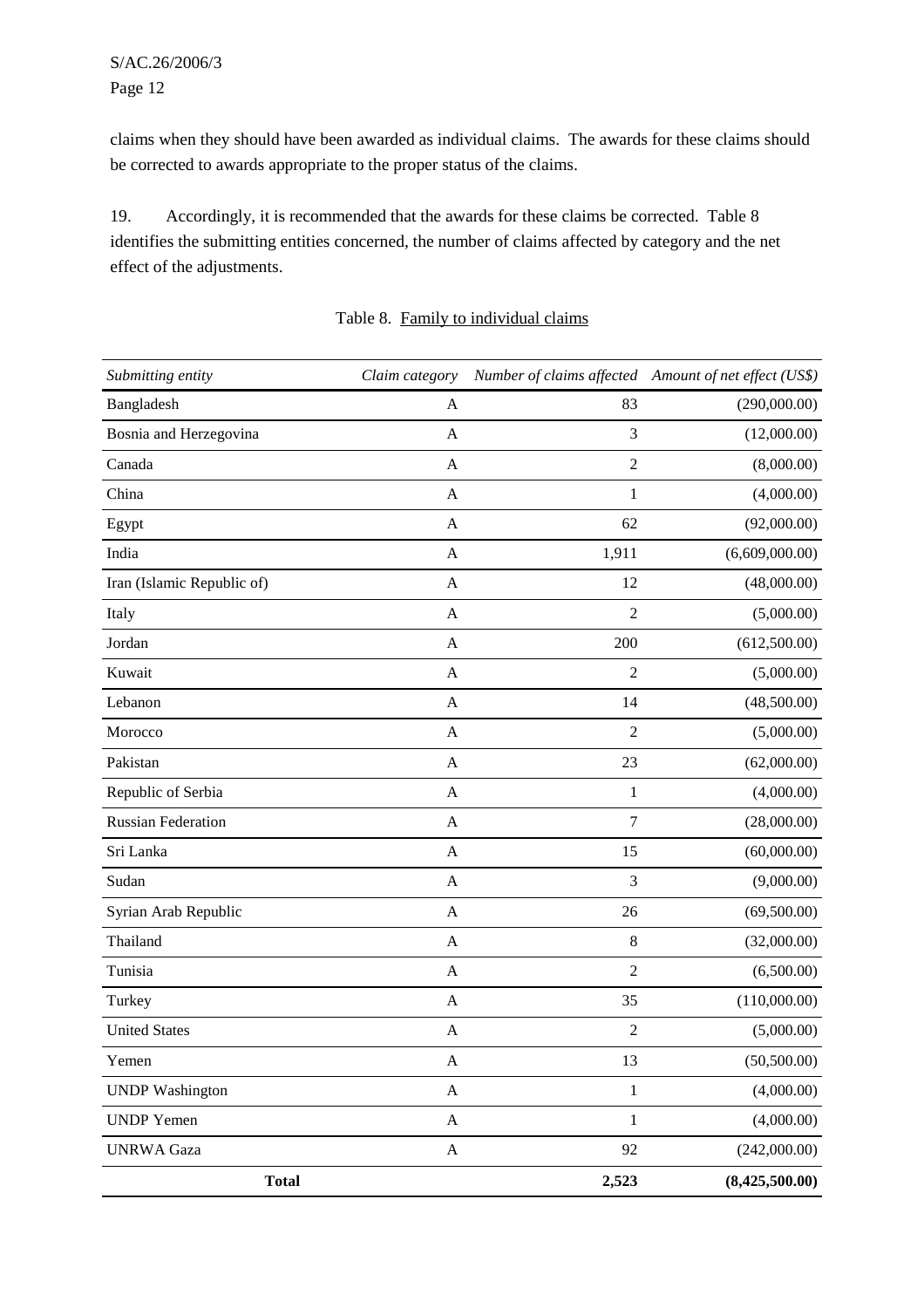# 5. Individual to family claims

20. Individual to family claims arise when claims are identified that were awarded an individual award in category A but have been determined, in accordance with the guidelines approved by the Governing Council, to have qualifying family members. The secretariat confirms that the individual awards should be adjusted to awards appropriate to the proper status of the claims. No further funds will be disbursed in relation to these claims as each of these claimants has a duplicate claim that is being reduced to zero as set out in section A.1 above.

21. Accordingly, it is recommended that the awards for these claims be corrected. Table 9 identifies the submitting entities concerned, the number of claims affected by category and the net effect of the adjustments.

| Submitting entity | Claim category Number of claims affected Amount of net effect (US\$) |          |
|-------------------|----------------------------------------------------------------------|----------|
| Jordan            |                                                                      | 5,000.00 |
| Total             |                                                                      | 5,000.00 |

## Table 9. Individual to family claims

# 6. Lower to higher amount claims

22. Lower to higher amount claims arise when duplicate claims are identified that were awarded the lower individual or family amount in category A but electronic searches confirmed that the claimants did not file claims in another claim category. In accordance with the guidelines approved by the Governing Council, one of the claims in each claim pair was declared a duplicate claim and the other should be adjusted to the appropriate higher individual or family amount. No additional funds will be disbursed to these claimants as the awards in respect of these claimants' duplicate claims are being reduced to zero as set out in section A.1 above.

23. Accordingly, it is recommended that the awards for these claims be corrected. Table 10 identifies the submitting entities concerned, the number of claims affected by category and the net effect of the adjustments.

| Submitting entity          | Claim category |    | Number of claims affected Amount of net effect (US\$) |
|----------------------------|----------------|----|-------------------------------------------------------|
| Bangladesh                 | A              |    | 1,500.00                                              |
| Egypt                      | A              | 75 | 112,500.00                                            |
| India                      | A              |    | 9,000.00                                              |
| Iran (Islamic Republic of) | A              |    | 1,500.00                                              |
| Jordan                     | А              |    | 3,000.00                                              |

## Table 10. Lower to higher amount claims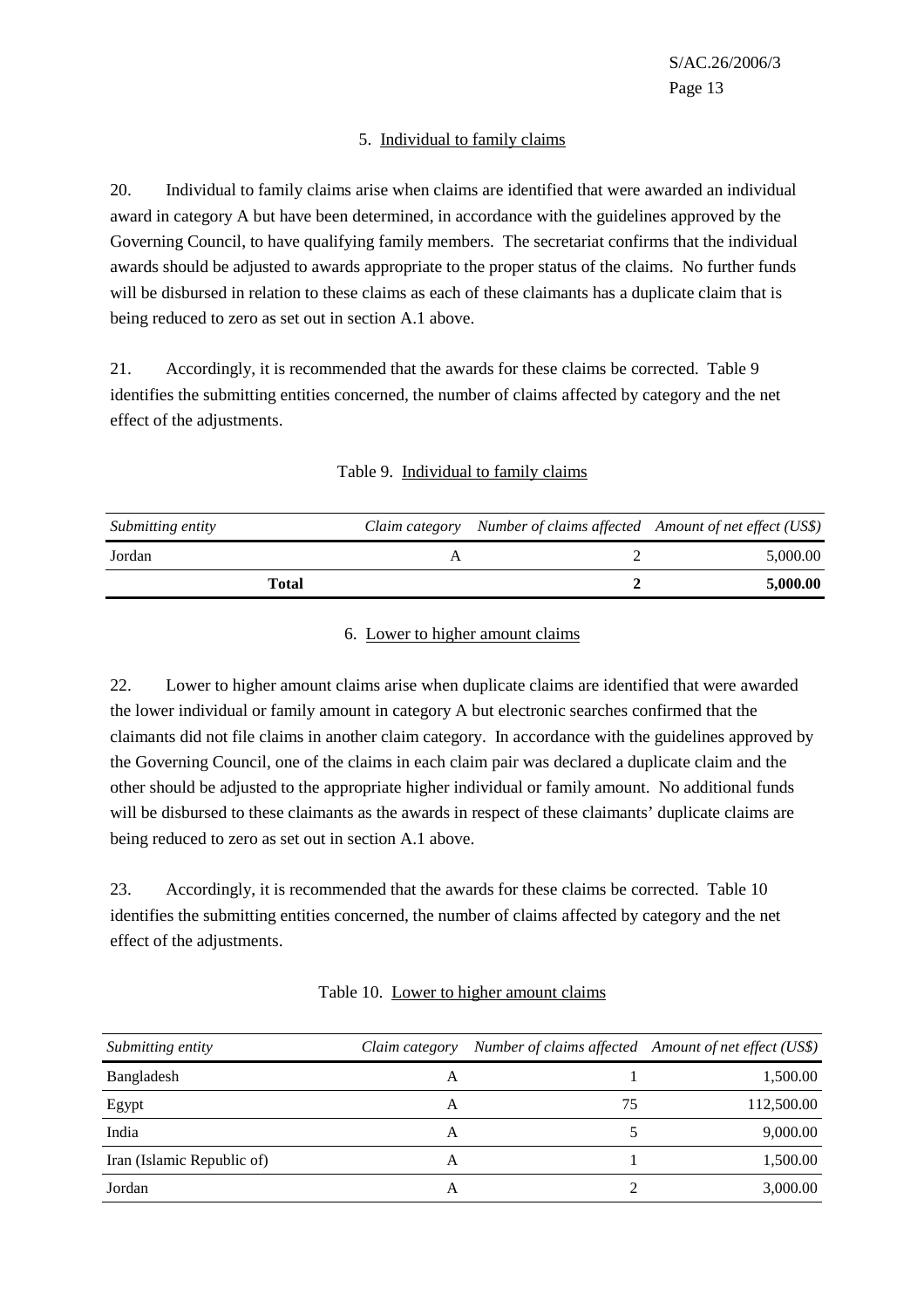| Submitting entity | Claim category | Number of claims affected Amount of net effect (US\$) |            |
|-------------------|----------------|-------------------------------------------------------|------------|
| Kuwait            | А              |                                                       | 1,500.00   |
| Lebanon           | A              |                                                       | 3,000.00   |
| Turkey            | А              |                                                       | 1,500.00   |
| <b>Total</b>      |                | 87                                                    | 133,500.00 |

# II. OTHER CORRECTIONS

24. The Compensation Commission received information from the Government of Pakistan that certain category C claims that it had submitted appear to contain duplicate losses for which awards were made to both the husband and the wife, who had filed separate claims.

25. Following a review of these claims, the secretariat confirms that certain C4PP (personal property) or C6 (salary) losses were duplicated in the claims of two sets of husbands and wives, for which appropriate deductions were not made.

26. Accordingly, as set forth in table 11, it is recommended that the awards for these claims be corrected.

# Table 11. Other corrections

| Submitting entity | Claim category Number of claims affected Amount of net effect (US\$) |             |
|-------------------|----------------------------------------------------------------------|-------------|
| Pakistan          |                                                                      | (17,720.91) |
| Total             |                                                                      | (17,720.91) |

## III. SUMMARY

27. Annex I summarizes the recommended corrections by claim category and submitting entity, and indicates the net decrease in the total amount awarded. Upon Governing Council approval of the recommended corrections, each affected submitting entity will receive a confidential report setting out the corrections made to the claims that it submitted to the Compensation Commission.

## IV. PENDING REQUESTS BY CLAIMANTS FOR ARTICLE 41 CORRECTIONS

28. All of the deadlines for filing requests for the correction of awards under article 41 of the Rules have expired. The secretariat is continuing its review of the last timely filed requests concerning five claims. Any recommendations for correction in connection with these requests will be contained in a further article 41 report to the Council.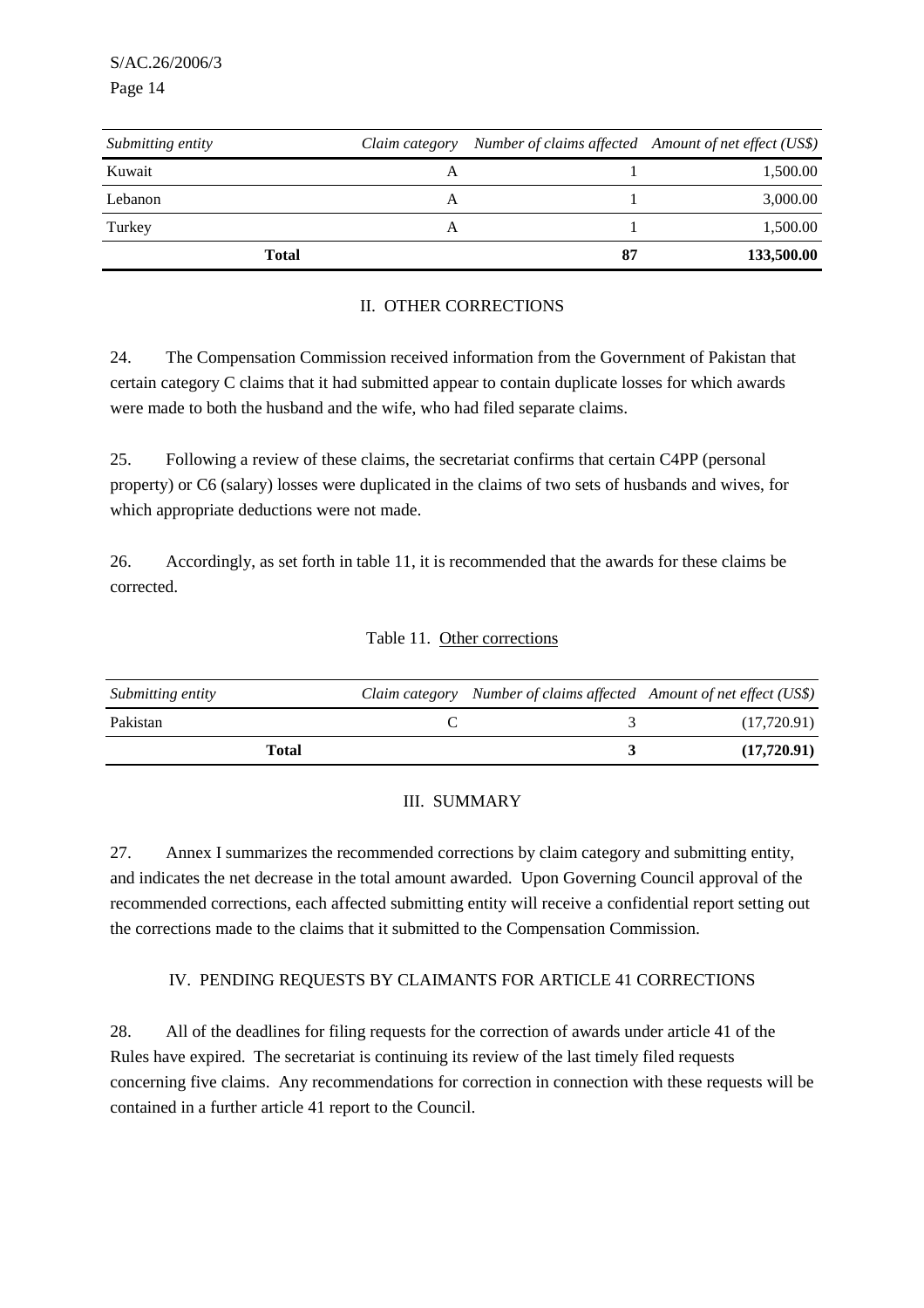# Annex I

| Submitting entity          | Claim category | Number of claims<br>affected | Amount of net effect (US\$) |
|----------------------------|----------------|------------------------------|-----------------------------|
| Algeria                    | $\mathbf{A}$   | 3                            | (9,000.00)                  |
|                            | $\mathcal{C}$  | 4                            | (6,283.67)                  |
| Australia                  | A              | $\mathbf{1}$                 | (3,000.00)                  |
|                            | $\mathbf C$    | 13                           | (24, 857.11)                |
| Austria                    | $\mathbf A$    | $\mathbf{1}$                 | (3,000.00)                  |
| Bahrain                    | $\mathbf C$    | $\overline{2}$               | (2,550.00)                  |
| Bangladesh                 | A              | 192                          | (622,500.00)                |
|                            | $\mathbf C$    | 351                          | (541, 372.32)               |
| Belgium                    | $\mathbf C$    | $\mathbf{1}$                 | (3,303.00)                  |
| Bosnia and Herzegovina     | $\mathbf{A}$   | $\overline{\mathcal{L}}$     | (16,000.00)                 |
| <b>Brazil</b>              | $\mathbf{A}$   | $\overline{2}$               | (4,000.00)                  |
| Bulgaria                   | $\mathsf{C}$   | 6                            | (8,140.32)                  |
| Canada                     | A              | 12                           | (47,500.00)                 |
|                            | $\mathsf{C}$   | 29                           | (83, 409.79)                |
| China                      | $\mathbf A$    | $\mathbf{1}$                 | (4,000.00)                  |
|                            | $\mathbf C$    | $\mathbf{1}$                 | (2,500.00)                  |
| Croatia                    | $\mathbf C$    | $\overline{2}$               | (4,077.36)                  |
| Cyprus                     | A              | $\mathbf{1}$                 | (2,500.00)                  |
|                            | $\mathcal{C}$  | 2                            | (3,320.00)                  |
| Czech Republic             | A              | $\mathbf{1}$                 | (5,500.00)                  |
|                            | $\mathbf C$    | 1                            | (716.50)                    |
| Denmark                    | $\mathbf C$    | 3                            | (4,411.70)                  |
| Egypt                      | A              | 918                          | (1,974,500.00)              |
|                            | B              | 1                            | (2,500.00)                  |
|                            | $\mathbf C$    | 322                          | (511, 339.35)               |
| Ethiopia                   | $\mathbf{A}$   | 5                            | (13,000.00)                 |
| Finland                    | $\mathbf C$    | $\sqrt{2}$                   | (3,500.67)                  |
| France                     | $\mathbf A$    | $\overline{2}$               | (5,000.00)                  |
|                            | $\mathbf C$    | 21                           | (63, 602.53)                |
| Germany                    | $\mathbf A$    | $\overline{c}$               | (13,500.00)                 |
|                            | $\mathbf C$    | 5                            | (9,307.08)                  |
| Greece                     | A              | $\boldsymbol{2}$             | (5,000.00)                  |
|                            | $\mathbf C$    | $\mathbf{1}$                 | (3,310.00)                  |
| India                      | A              | 4642                         | (15,240,000.00)             |
|                            | $\mathbf C$    | 4552                         | (4,304,842.49)              |
|                            | $\mathbf D$    | 3                            | (8,200.00)                  |
| Iran (Islamic Republic of) | A              | 898                          | (3,837,000.00)              |
|                            | $\mathsf C$    | 11                           | (141, 524.78)               |
| Ireland                    | A              | 3                            | (9,000.00)                  |
|                            | $\mathsf C$    | 16                           | (71, 626.28)                |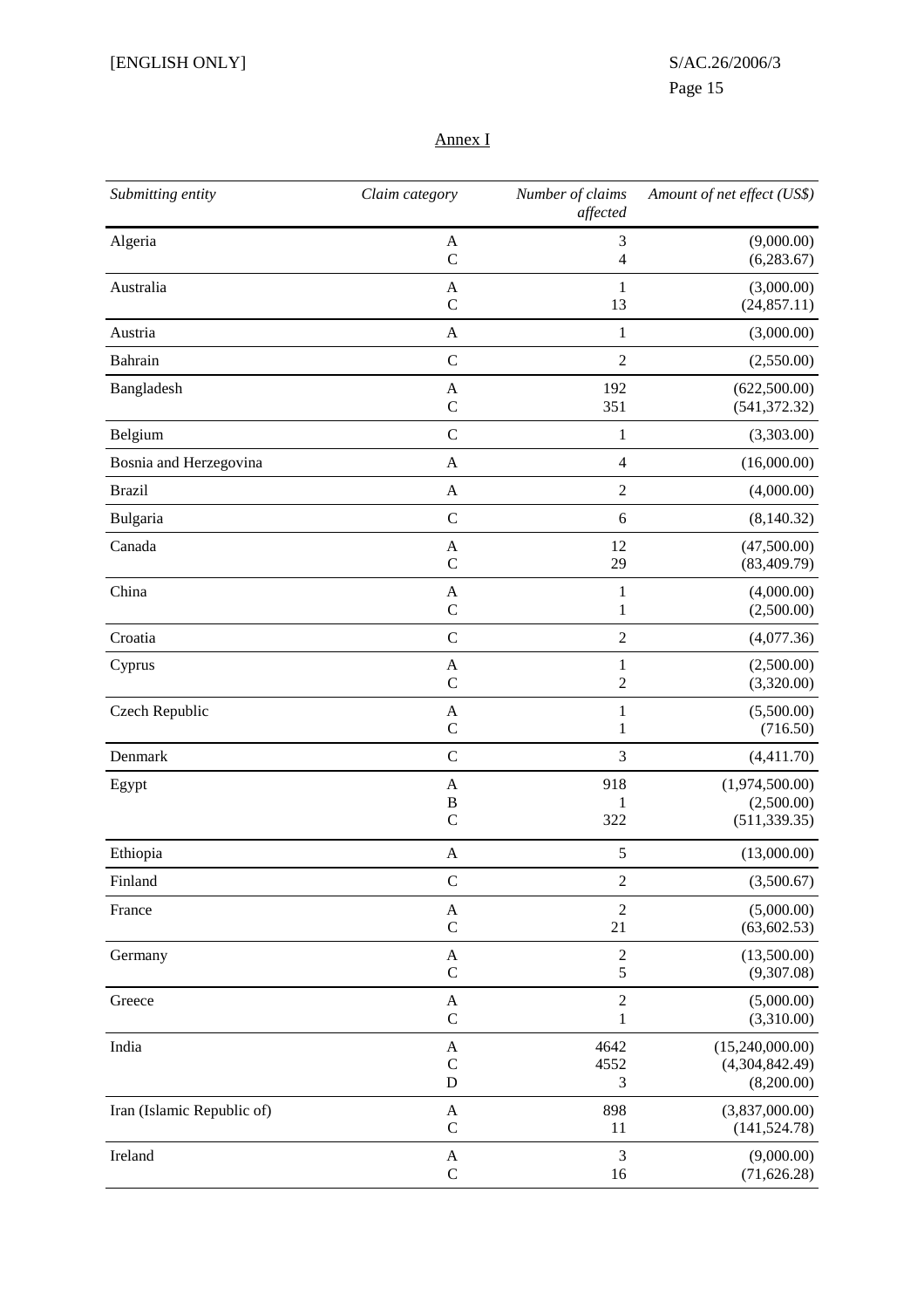# Page 16

| Submitting entity         | Claim category            | Number of claims<br>affected | Amount of net effect (US\$) |
|---------------------------|---------------------------|------------------------------|-----------------------------|
| Italy                     | A                         | 3                            | (10,500.00)                 |
|                           | $\mathcal{C}$             | 10                           | (17, 685.59)                |
| Japan                     | A                         | 1                            | (3,000.00)                  |
|                           | $\mathcal{C}$             | 4                            | (415.24)                    |
| Jordan                    | A                         | 3,329                        | (10, 414, 500.00)           |
|                           | B                         | 3                            | (7,500.00)                  |
|                           | $\mathsf{C}$              | 3,690                        | (8,454,457.56)              |
|                           | D                         | 7                            | (19,091.02)                 |
| Kuwait                    | $\mathbf{A}$              | 882                          | (2,149,000.02)              |
|                           | $\bf{B}$                  | 1                            | (2,500.00)                  |
|                           | $\mathbf C$               | 80                           | (218, 653.08)               |
| Lebanon                   | A                         | 63                           | (200, 500.00)               |
|                           | $\mathbf C$               | 16                           | (37,522.92)                 |
| Malta                     | $\mathcal{C}$             | $\boldsymbol{2}$             | (5,000.00)                  |
| Mauritius                 | $\mathcal{C}$             | $\mathbf{1}$                 | (2,500.00)                  |
| Morocco                   | A                         | 17                           | (64,500.00)                 |
|                           | $\mathsf{C}$              | $\overline{c}$               | (1,404.35)                  |
| Netherlands               | A                         | $\mathbf{1}$                 | (8,000.00)                  |
|                           | $\mathbf C$               | $\mathbf{1}$                 | (2,500.00)                  |
| New Zealand               | $\mathbf C$               | $\sqrt{2}$                   | (2,200.02)                  |
| Niger                     | $\mathbf C$               | $\mathbf{1}$                 | (5,000.00)                  |
| Norway                    | A                         | $\overline{c}$               | (5,000.00)                  |
|                           | $\mathbf C$               | $\sqrt{2}$                   | (3,169.04)                  |
| Pakistan                  | A                         | 129                          | (383,000.00)                |
|                           | $\mathsf{C}$              | 374                          | (729, 940.05)               |
| Palestine                 | $\mathbf C$               | 32                           | (67, 297.68)                |
| Philippines               | A                         | 85                           | (223,000.00)                |
|                           | $\mathcal{C}$             | 89                           | (102, 935.95)               |
| Poland                    | $\mathbf A$               | $\mathfrak 2$                | (5,500.00)                  |
|                           | $\mathsf{C}$              | $\sqrt{6}$                   | (7,963.48)                  |
| Republic of Korea         | $\mathsf C$               | $\sqrt{6}$                   | (21, 649.27)                |
| Republic of Serbia        | $\mathbf A$               | 11                           | (45,500.00)                 |
| <b>Russian Federation</b> | A                         | $\boldsymbol{7}$             | (28,000.00)                 |
| Senegal                   | $\mathbf C$               | $\sqrt{2}$                   | (10,000.00)                 |
| Singapore                 | A                         | $\mathbf{1}$                 | (5,500.00)                  |
| Slovakia                  | $\mathbf C$               | $\sqrt{2}$                   | (701.76)                    |
| Somalia                   | A                         | 6                            | (20,500.00)                 |
|                           | $\mathcal{C}$             | $\boldsymbol{7}$             | (23,705.49)                 |
| Spain                     | $\boldsymbol{\mathsf{A}}$ | $\mathbf{1}$                 | (2,500.00)                  |
| Sri Lanka                 | $\mathbf A$               | 255                          | (748,000.00)                |
|                           | $\mathbf C$               | 35                           | (44, 897.43)                |
| Sudan                     | $\mathbf{A}$              | 47                           | (124,500.00)                |
|                           | $\mathsf{C}$              | $\sqrt{2}$                   | (9,758.12)                  |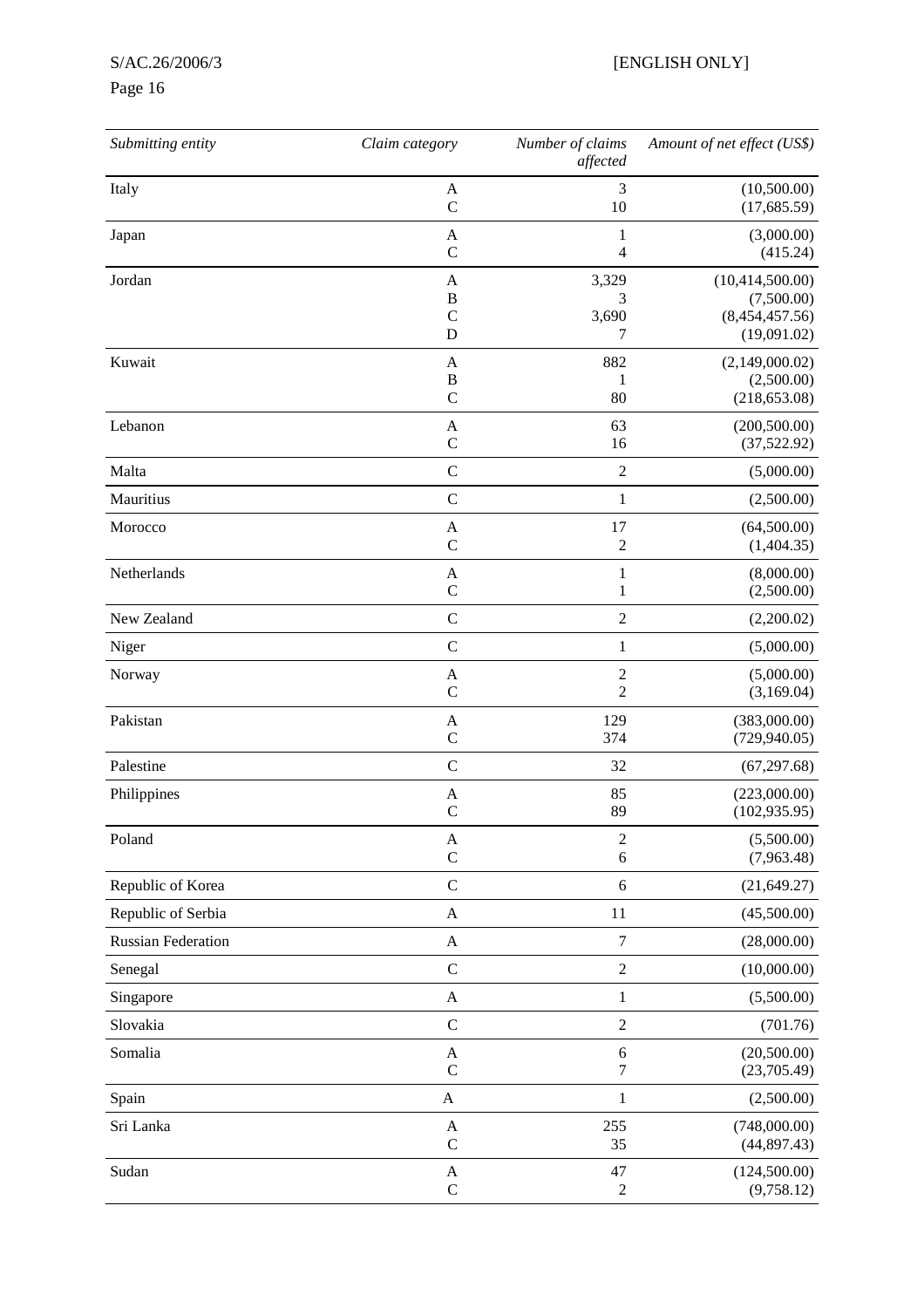# Page 17

| Submitting entity                            | Claim category | Number of claims<br>affected | Amount of net effect (US\$) |
|----------------------------------------------|----------------|------------------------------|-----------------------------|
| Sweden                                       | A              | 1                            | (2,500.00)                  |
|                                              | $\mathcal{C}$  | 4                            | (10, 389.61)                |
| Syrian Arab Republic                         | A              | 204                          | (575,500.00)                |
|                                              | $\mathcal{C}$  | 118                          | (269, 335.04)               |
| Thailand                                     | A              | 11                           | (36,500.00)                 |
|                                              | $\mathcal{C}$  | 7                            | (11,623.36)                 |
| The former Yugoslav<br>Republic of Macedonia | $\mathbf{A}$   | 1                            | (4,000.00)                  |
| Tunisia                                      | A              | 18                           | (39,500.00)                 |
|                                              | $\mathcal{C}$  | 53                           | (64, 835.06)                |
| Turkey                                       | A              | 41                           | (123,500.00)                |
|                                              | $\mathcal{C}$  | 4                            | (10, 531.91)                |
| Ukraine                                      | A              | 1                            | (2,500.00)                  |
| <b>United Kingdom</b>                        | A              | 15                           | (38,000.00)                 |
|                                              | $\mathcal{C}$  | 91                           | (212, 337.86)               |
| United Republic of<br>Tanzania               | A              | $\overline{c}$               | (8,000.00)                  |
| <b>United States</b>                         | A              | 21                           | (60,500.00)                 |
|                                              | $\mathcal{C}$  | 85                           | (303, 500.98)               |
| Yemen                                        | A              | 130                          | (458,500.00)                |
|                                              | $\mathsf{C}$   | 6                            | (11, 593.97)                |
| <b>UNDP</b> Algeria                          | $\mathbf{A}$   | 1                            | (4,000.00)                  |
| <b>UNDP</b> Jerusalem                        | A              | 4                            | (13,500.00)                 |
|                                              | $\mathbf C$    | 22                           | (142, 869.86)               |
| <b>UNDP</b> Washington                       | A              | 1                            | (4,000.00)                  |
|                                              | $\mathbf C$    | 2                            | (4,703.42)                  |
| <b>UNDP</b> Yemen                            | A              | 28                           | (81,000.00)                 |
|                                              | $\mathcal{C}$  | 1                            | (5,000.00)                  |
| <b>UNHCR Bulgaria</b>                        | $\mathbf{A}$   | $\mathbf{1}$                 | (5,000.00)                  |
| <b>UNHCR Canada</b>                          | $\mathbf{A}$   | $\overline{4}$               | (17,500.00)                 |
|                                              | $\mathbf C$    | $\tau$                       | (20, 393.07)                |
| <b>UNHCR</b> Geneva                          | $\mathbf C$    | $\mathbf{1}$                 | (1,557.09)                  |
| <b>UNRWA</b> Gaza                            | A              | 134                          | (369,000.00)                |
|                                              | $\mathbf C$    | 42                           | (127, 442.64)               |
|                                              | $\mathbf D$    | 1                            | (2,500.00)                  |
| <b>Total</b>                                 |                | 22,320                       | (54,899,756.89)             |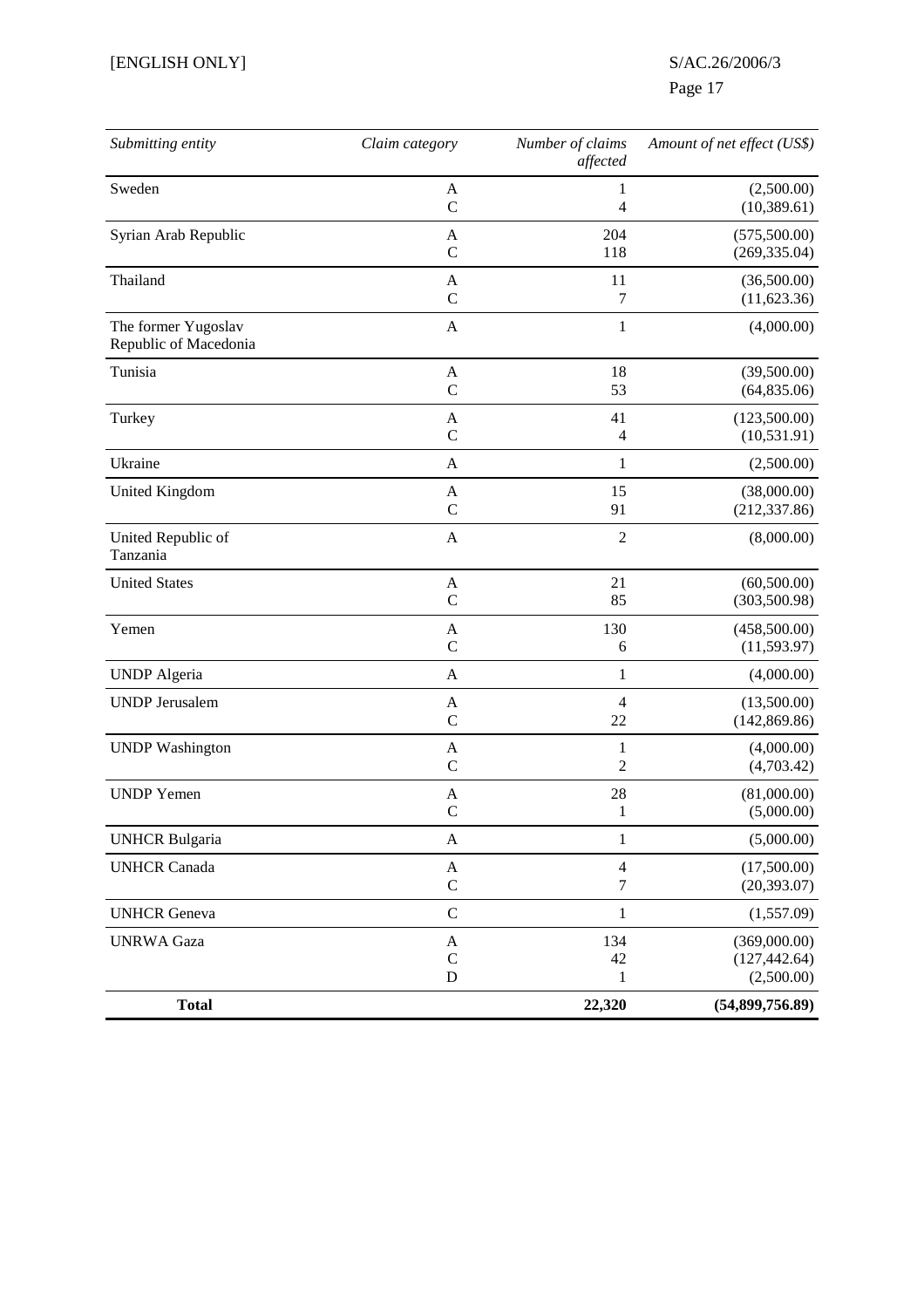# $\underbrace{\text{Annez II}}_{\text{ARTICLE 41 CORRECTIONS\ TO\ CLAIMS\ AWARDS\ (UP\ TO\ THE\ SIXTIETH\ SESSION\ OF\ THE\ GOVERNING\ COUNCIL)}$

|                  | Category A     |                  | Category B   |                  | Category C            |                  | Category D               |                | Category E   |                  | Category F            |                  | Total                            |                               |
|------------------|----------------|------------------|--------------|------------------|-----------------------|------------------|--------------------------|----------------|--------------|------------------|-----------------------|------------------|----------------------------------|-------------------------------|
|                  |                |                  |              |                  |                       |                  |                          |                |              |                  |                       |                  |                                  | $\overline{\text{Number of}}$ |
|                  |                |                  | Net          |                  |                       |                  |                          |                | Net          |                  |                       |                  |                                  | claims                        |
|                  | Net correction | Number           | correction   |                  | Number Net correction | Number           | Net correction Number of |                | correction   |                  | Number Net correction | Number           | Net corrections for              | corrected in                  |
|                  | for category   | of claims        | for category | of claims        | for category          | of claims        | for category             | claims         | for category | of claims        | for category          |                  | of claims categories A, B, C, D, | categories A, B,              |
| Report           |                | (US\$) corrected |              | (US\$) corrected |                       | (US\$) corrected | (US\$)                   | corrected      |              | (US\$) corrected |                       | (US\$) corrected | $E$ and $F$ (US\$)               | $C, D, E$ and $F$             |
| A (6) panel      | (6,439,500.00) | 2,575            |              |                  |                       |                  |                          |                |              |                  |                       |                  | (6,439,500.00)                   | 2,575                         |
| $B(2.2)$ panel   |                |                  | (12,500.00)  | 3 <sup>a</sup>   |                       |                  |                          |                |              |                  |                       |                  | (12,500.00)                      | 3 <sup>a</sup>                |
| B (3) panel      |                |                  | 110,000.00   | 10 <sup>b</sup>  |                       |                  |                          |                |              |                  |                       |                  | 110,000.00                       | 10 <sup>b</sup>               |
| $C(4)$ panel     |                |                  |              |                  | (1,922.00)            | 49               |                          |                |              |                  |                       |                  | (1,922.00)                       | 49                            |
| $C(5)$ panel     |                |                  |              |                  | (77,190.00)           | 6                |                          |                |              |                  |                       |                  | (77,190.00)                      |                               |
| $C(6)$ panel     |                |                  |              |                  | 72,685.00             | 15               |                          |                |              |                  |                       |                  | 72,685.00                        | 15                            |
| $D(5)$ panel     |                |                  |              |                  |                       |                  | (2,646.81)               | $\overline{7}$ |              |                  |                       |                  | (2,646.81)                       | 7                             |
| $D(7)$ panel     |                |                  |              |                  |                       |                  | (38, 836.21)             | 13             |              |                  |                       |                  | (38, 836.21)                     | 13                            |
| $D1(9.1)$ panel  |                |                  |              |                  |                       |                  | 103,532.16               | 4              |              |                  |                       |                  | 103,532.16                       | $\overline{4}$                |
| Special D panel  |                |                  |              |                  |                       |                  | (13,283,441.51)          | 426            |              |                  |                       |                  | (13, 283, 441.51)                | 426                           |
| $E3(10)$ panel   |                |                  |              |                  |                       |                  |                          |                | 325,850.00   |                  |                       |                  | 325,850.00                       |                               |
| $E4(3)$ panel    |                |                  |              |                  |                       |                  |                          |                | 536,513.00   | $\mathcal{R}$    |                       |                  | 536,513.00                       | $\mathcal{R}$                 |
| Article $41(1)$  | (5,500.00)     | 10               |              |                  |                       |                  |                          |                |              |                  |                       |                  | (5,500.00)                       | 10                            |
| Article $41(2)$  | (49,000.00)    | 16               |              |                  |                       |                  |                          |                |              |                  |                       |                  | (49,000.00)                      | 16                            |
| Article $41(3)$  | 1,500.00       | $\overline{4}$   |              |                  |                       |                  |                          |                |              |                  |                       |                  | 1,500.00                         | $\overline{4}$                |
| Article 41(4)    | (83,000.00)    | 19               |              |                  |                       |                  |                          |                |              |                  |                       |                  | (83,000.00)                      | 19                            |
| Article $41(5)$  | (18,500.00)    | 5                |              |                  |                       |                  |                          |                |              |                  |                       |                  | (18,500.00)                      | 5                             |
| Article $41(6)$  | 15,867,500.00  | 10,757           |              |                  |                       |                  |                          |                |              |                  |                       |                  | 15,867,500.00                    | 10,757                        |
| Article 41(7)    | (6,975,500.00) | 3,385            |              |                  |                       |                  |                          |                |              |                  |                       |                  | (6,975,500.00)                   | 3,385                         |
| Article 41(8)    | (7,806,000.00) | 4,385            |              |                  | 70,613,604.05         | 23,282           |                          |                |              |                  |                       |                  | 62,807,604.05                    | 27,667                        |
| Article $41(9)$  | (4,136,500.00) | 1,062            |              |                  | 5,278,142.15          | 1,730            |                          |                |              |                  |                       |                  | 1,141,642.15                     | 2,792                         |
| Article $41(10)$ | (1,446,000.00) | 364              |              |                  | 3,168,018.90          | 467              |                          |                |              |                  |                       |                  | 1,722,018.90                     | 831                           |
| Article $41(11)$ | (1,358,500.00) | 370              |              |                  |                       |                  |                          |                |              |                  |                       |                  | (1,358,500.00)                   | 370                           |
| Article $41(12)$ | (112,000.00)   | 26               |              |                  | 613,498.37            | 40               |                          |                |              |                  |                       |                  | 501,498.37                       | 66                            |
| Article $41(13)$ | (55,500.00)    | 40               |              |                  | (102, 863.22)         | 27               |                          |                |              |                  |                       |                  | (158, 363.22)                    | 67                            |
| Article $41(14)$ | (8,000.00)     | 31               |              |                  | 5,580,355.48          | 625              | 103,532.16               | $\overline{4}$ |              |                  |                       |                  | 5,675,887.64                     | 660                           |